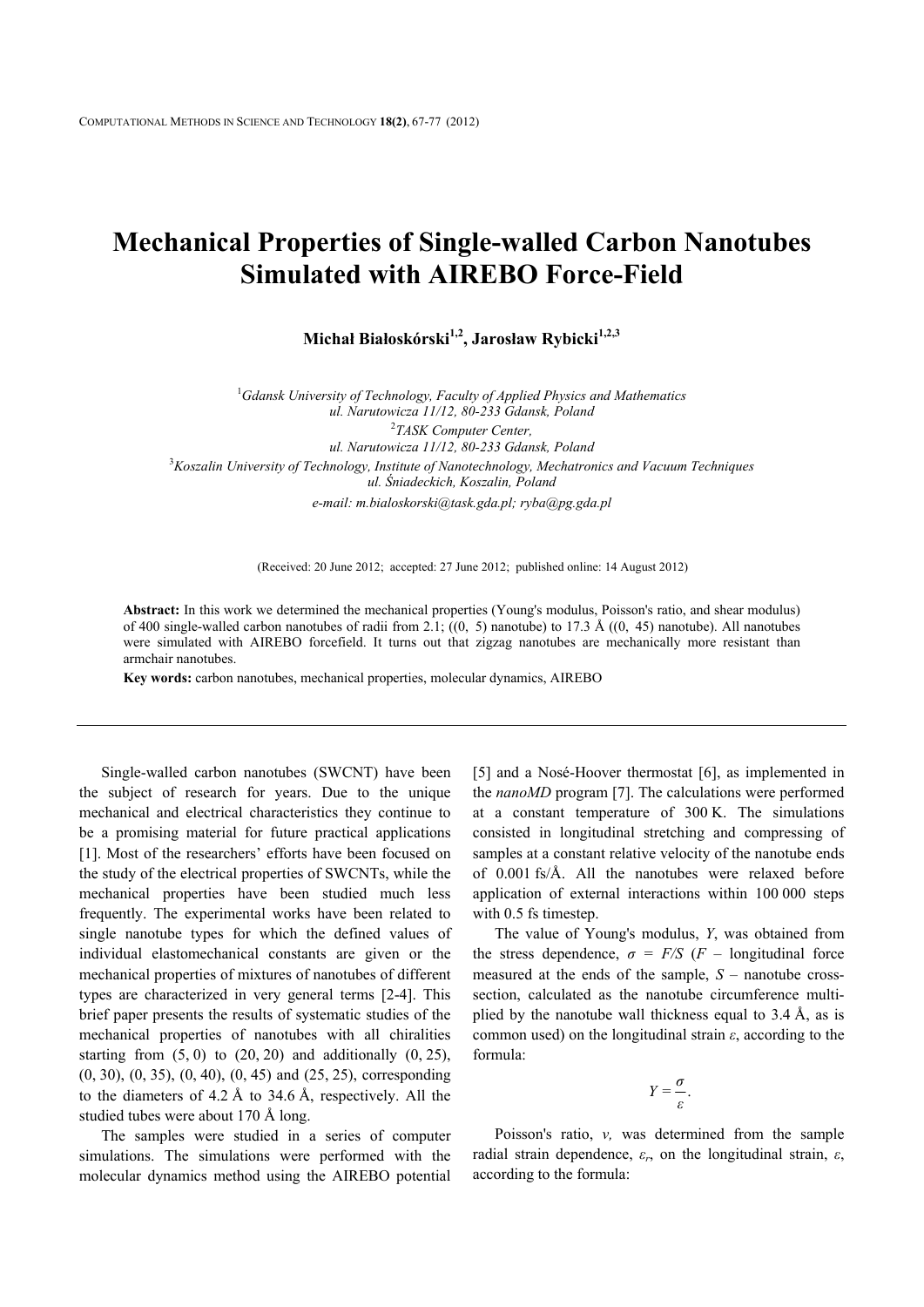$$
v = \frac{\varepsilon_r}{\varepsilon}.
$$

The values *Y* and *ν* were determined in two ways: a) assuming the linear dependence,  $\sigma(\varepsilon)$  and  $v(\varepsilon)$ , for strains  $|\varepsilon|$  < 0.015, b) assuming the linear dependence separately in the ranges of  $-0.02 < \varepsilon < 0$  (for compressing – subscript *s* in symbols) and  $0 > \varepsilon > 0.04$  (for stretching – subscript *r*), thus reflecting the minor nonlinearity of *σ*(*ε*) and *ν*(*ε*).

As far as the obtained results are considered special attention should be paid to the dependence of the mechanical properties on the nanotube chirality. When determining the parameters from the strain range symmetric with respect to zero (*Y* and *ν* values in the Table), the values do not show any dependence on the chirality. If the mechanical parameters are determined unilaterally, i.e. separately for compressing and stretching, the values *Y* and *ν* are dependent on the nanotube chirality  $(Y_s, Y_r, Y_s$  and  $Y_r$  in the Table where the relationships of  $Y_s/Y_r$  and  $v_s/v_r$  are also given). For zigzag nanotubes (chiralities (0, *n*)) Young's modulus for stretching is greater than Young's modulus for armchair nanotubes (chiralities of  $(n, n)$ , and vice versa – for compression – Young's modulus of zigzag nanotubes is smaller than the modulus for armchair nanotubes.

Simulations of torsional vibrations around the nanotube axis had to be performed to calculate the shear modulus, *G.* When setting the frequency of torsional vibrations the shear modulus can be defined as:

$$
G=16L^2f^2\rho.
$$

| Table 1. Mechanical properties of SWCNTs. The values of $R_0$ , $L_0$ are given in Å. Y, $Y_s$ , $Y_s$ , are in TPa and G is in GPa |  |  |
|-------------------------------------------------------------------------------------------------------------------------------------|--|--|
|-------------------------------------------------------------------------------------------------------------------------------------|--|--|

| Chirality    | $R_0$          | $L_0$          | Y              | $Y_s$ | $Y_r$ | $\mathcal{V}$  | $V_{S}$ | $V_r$    | $\cal G$ | $Y_s/Y_r$ | $V_s/V_r$ |
|--------------|----------------|----------------|----------------|-------|-------|----------------|---------|----------|----------|-----------|-----------|
| $\mathbf{1}$ | $\overline{2}$ | $\overline{3}$ | $\overline{4}$ | 5     | 6     | $\overline{7}$ | 8       | 9        | 10       | 11        | 12        |
| (5, 0)       | 2.1            | 162            | 0.91           | 0.90  | 0.81  | 0.08           | 0.10    | 0.04     |          | 1.11      | 2.45      |
| (0, 5)       | 2.1            | 164.4          | 0.97           | 1.07  | 0.82  | 0.08           | 0.12    | 0.05     |          | 1.31      | 2.49      |
| (6, 0)       | 2.4            | 165.1          | 0.88           | 0.92  | 0.79  | 0.10           | 0.12    | 0.05     | 6.03     | 1.17      | 2.27      |
| (0, 6)       | 2.4            | 165.7          | 0.93           | 0.96  | 0.81  | 0.10           | 0.12    | 0.06     |          | 1.18      | 2.01      |
| (0, 7)       | 2.8            | 168.3          | 0.92           | 0.89  | 0.80  | 0.11           | 0.15    | 0.07     |          | 1.11      | 2.22      |
| (0, 8)       | $3.2$          | 168.6          | 0.91           | 0.92  | 0.81  | 0.14           | 0.17    | 0.07     |          | 1.13      | 2.29      |
| (8, 0)       | 3.2            | 168            | 0.87           | 0.95  | 0.82  | 0.13           | 0.17    | 0.08     | 6.05     | 1.16      | 2.19      |
| (0, 9)       | 3.5            | 168.8          | 0.86           | 0.89  | 0.82  | 0.14           | 0.18    | 0.08     |          | 1.08      | 2.19      |
| (0, 10)      | 3.9            | 168.9          | 0.87           | 0.91  | 0.83  | 0.15           | 0.20    | 0.09     |          | 1.10      | 2.30      |
| (11, 0)      | 4.3            | 168.3          | 0.85           | 0.90  | 0.81  | 0.17           | 0.21    | 0.09     | 5.88     | 1.10      | 2.39      |
| (0, 11)      | 4.3            | 169            | 0.86           | 0.90  | 0.82  | 0.16           | 0.21    | 0.09     |          | 1.10      | 2.40      |
| (0, 12)      | 4.7            | 169            | 0.86           | 0.87  | 0.82  | 0.17           | 0.22    | 0.09     |          | 1.06      | 2.37      |
| (12, 0)      | 4.7            | 168.3          | 0.84           | 0.85  | 0.82  | 0.17           | 0.21    | 0.09     | 5.82     | 1.03      | 2.19      |
| (0, 13)      | 5.1            | 169            | 0.85           | 0.88  | 0.82  | 0.18           | 0.22    | 0.09     |          | 1.07      | 2.36      |
| (13, 0)      | 5.1            | 168.3          | 0.87           | 0.89  | 0.82  | 0.18           | 0.23    | 0.10     | 5.78     | 1.09      | 2.37      |
| (14, 0)      | 5.4            | 168.3          | 0.89           | 0.89  | 0.82  | $0.18\,$       | 0.23    | 0.10     | 5.73     | 1.09      | 2.33      |
| (0, 14)      | 5.4            | 169            | 0.90           | 0.90  | 0.82  | 0.18           | 0.23    | 0.10     |          | 1.09      | 2.24      |
| (0, 15)      | 5.8            | 169            | 0.90           | 0.92  | 0.83  | 0.19           | 0.23    | 0.10     |          | 1.11      | 2.26      |
| (15, 0)      | 5.8            | 168.3          | 0.92           | 0.91  | 0.82  | 0.18           | 0.23    | 0.10     | 5.63     | 1.11      | 2.28      |
| (16, 0)      | 6.2            | 168.4          | 0.85           | 0.88  | 0.83  | 0.19           | 0.24    | 0.10     | 5.74     | 1.07      | 2.46      |
| (0, 16)      | 6.2            | 169            | 0.90           | 0.90  | 0.82  | 0.19           | 0.24    | 0.10     |          | 1.10      | 2.31      |
| (17, 0)      | 6.6            | 168.4          | 0.82           | 0.87  | 0.82  | 0.18           | 0.24    | 0.10     | 5.93     | 1.06      | 2.36      |
| (0, 17)      | 6.6            | 171.1          | 0.85           | 0.85  | 0.82  | 0.19           | 0.23    | 0.10     |          | 1.03      | 2.29      |
| (18, 0)      | $\overline{7}$ | 168.4          | 0.83           | 0.85  | 0.82  | 0.19           | 0.25    | 0.10     | 5.96     | 1.04      | 2.43      |
| (0, 18)      | $\overline{7}$ | 171.2          | 0.83           | 0.85  | 0.84  | 0.19           | 0.22    | 0.11     |          | 1.02      | 2.12      |
| (0, 19)      | 7.3            | 171.2          | 0.83           | 0.85  | 0.83  | 0.19           | 0.24    | $0.10\,$ |          | 1.02      | 2.34      |
| (19, 0)      | 7.3            | 168.4          | 0.83           | 0.83  | 0.82  | 0.19           | 0.25    | $0.11\,$ | 5.93     | 1.02      | 2.29      |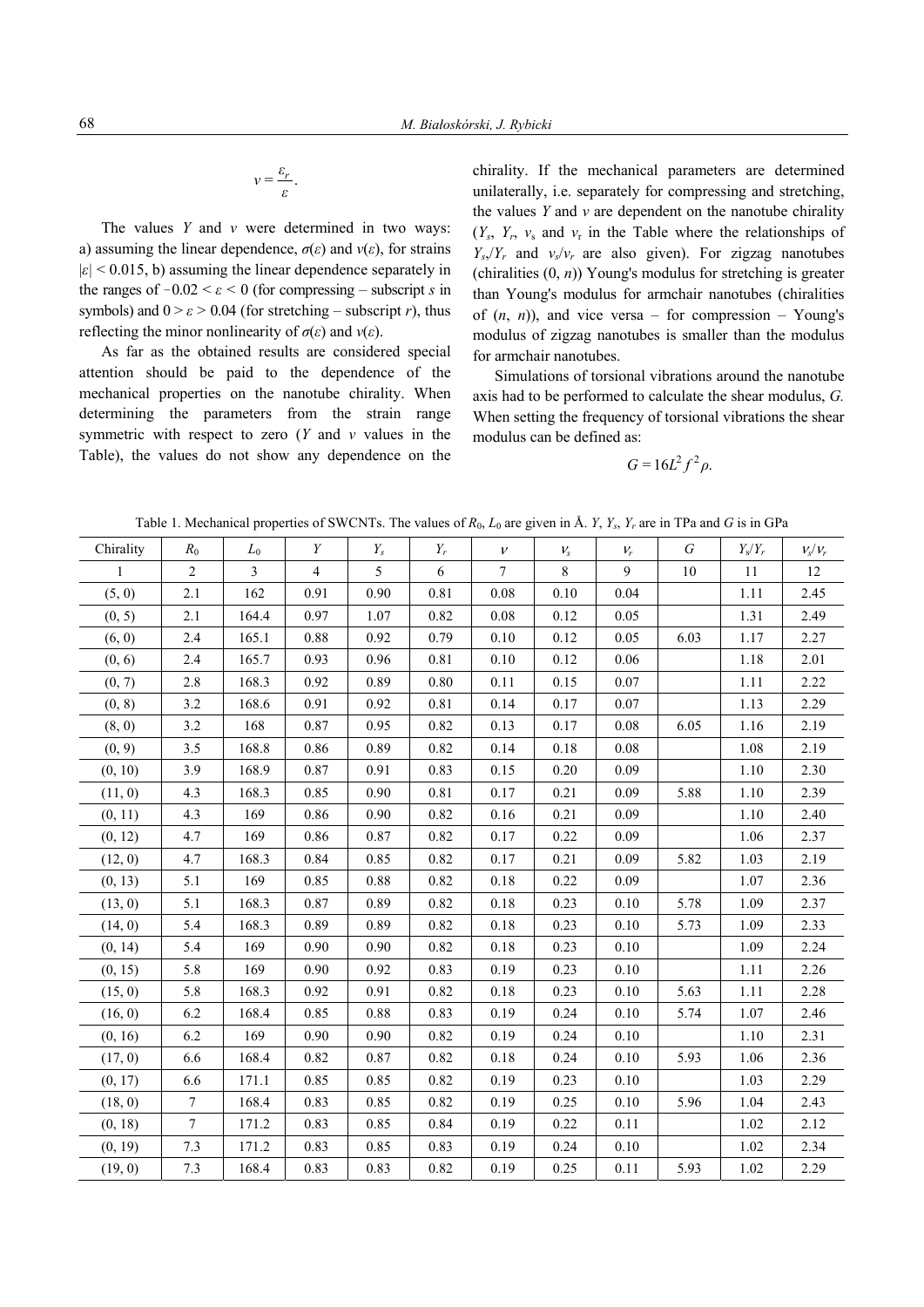| $\mathbf{1}$ | $\boldsymbol{2}$ | $\mathfrak{Z}$ | $\overline{4}$ | 5    | 6    | 7        | 8        | 9    | 10   | 11   | 12    |
|--------------|------------------|----------------|----------------|------|------|----------|----------|------|------|------|-------|
| (0, 20)      | 7.7              | 171.2          | 0.82           | 0.88 | 0.83 | 0.20     | 0.24     | 0.10 |      | 1.06 | 2.26  |
| (25, 0)      | 9.6              | 168.4          | 0.83           | 0.84 | 0.82 | 0.21     | 0.25     | 0.11 |      | 1.02 | 2.34  |
| (30, 0)      | 12               | 168.3          | 0.86           | 0.85 | 0.82 | 0.22     | 0.24     | 0.11 |      | 1.03 | 2.25  |
| (35, 0)      | 13               | 168.3          | 0.85           | 0.81 | 0.82 | 0.21     | 0.25     | 0.11 |      | 0.99 | 2.28  |
| (40, 0)      | 15               | 168.3          | 0.82           | 0.81 | 0.82 | 0.23     | 0.23     | 0.11 |      | 0.99 | 2.11  |
| (45, 0)      | 17               | 168.3          | 0.85           | 0.85 | 0.82 | 0.22     | 0.23     | 0.11 |      | 1.03 | 2.10  |
| (3, 3)       | 2.1              | 168.7          | 0.86           | 0.92 | 0.70 | 0.12     | 0.11     | 0.17 |      | 1.31 | 0.68  |
| (4, 4)       | 2.7              | 169.5          | 0.88           | 0.92 | 0.71 | 0.17     | 0.14     | 0.20 | 6.93 | 1.29 | 0.68  |
| (5, 5)       | 3.4              | 170.3          | 0.87           | 0.94 | 0.72 | 0.19     | 0.16     | 0.22 | 6.74 | 1.30 | 0.73  |
| (6, 6)       | $\overline{4}$   | 170.1          | 0.88           | 0.94 | 0.71 | 0.20     | 0.17     | 0.22 | 6.58 | 1.32 | 0.79  |
| (7, 7)       | 4.7              | 170            | 0.81           | 0.97 | 0.74 | 0.20     | 0.17     | 0.23 | 6.48 | 1.30 | 0.74  |
| (8, 8)       | 5.4              | 171.1          | 0.82           | 0.96 | 0.73 | 0.21     | 0.18     | 0.23 | 6.35 | 1.30 | 0.76  |
| (9, 9)       | 6                | 171            | 0.83           | 1.00 | 0.73 | 0.20     | 0.18     | 0.23 | 6.41 | 1.36 | 0.75  |
| (10, 10)     | 6.7              | 170.9          | 0.83           | 0.93 | 0.73 | 0.21     | 0.17     | 0.23 | 6.44 | 1.27 | 0.74  |
| (11, 11)     | 7.4              | 170.9          | 0.87           | 0.94 | 0.74 | 0.21     | 0.18     | 0.23 | 6.49 | 1.27 | 0.77  |
| (12, 12)     | 8                | 170.8          | 0.85           | 0.92 | 0.73 | 0.21     | 0.18     | 0.23 | 6.37 | 1.26 | 0.77  |
| (13, 13)     | 8.7              | 170.8          | 0.88           | 0.94 | 0.73 | 0.21     | 0.19     | 0.23 | 6.53 | 1.29 | 0.80  |
| (14, 14)     | 9.4              | 170.8          | 0.86           | 0.94 | 0.74 | 0.21     | 0.18     | 0.23 | 6.45 | 1.26 | 0.75  |
| (15, 15)     | $10\,$           | 170.8          | 0.85           | 0.93 | 0.74 | 0.21     | 0.18     | 0.23 | 6.50 | 1.26 | 0.75  |
| (16, 16)     | 11               | 170.8          | 0.86           | 0.93 | 0.74 | 0.21     | 0.18     | 0.24 | 6.51 | 1.26 | 0.74  |
| (17, 17)     | 11               | 170.7          | 0.86           | 0.93 | 0.74 | 0.21     | 0.16     | 0.23 | 6.40 | 1.26 | 0.72  |
| (18, 18)     | 12               | 170.7          | 0.87           | 0.93 | 0.73 | 0.21     | 0.18     | 0.23 | 6.39 | 1.26 | 0.76  |
| (19, 19)     | 13               | 170.7          | 0.78           | 0.94 | 0.74 | 0.17     | 0.17     | 0.23 | 6.54 | 1.28 | 0.75  |
| (20, 20)     | 13               | 170.7          | 0.87           | 0.94 | 0.73 | 0.21     | 0.15     | 0.23 | 6.51 | 1.28 | 0.65  |
| (25, 25)     | 17               | 170.7          | 0.84           | 0.95 | 0.73 | 0.22     | 0.16     | 0.23 |      | 1.29 | 0.71  |
| (2, 3)       | 1.8              | 166.3          | 0.87           | 0.93 | 0.74 | 0.09     | 0.16     | 0.07 |      | 1.26 | 2.15  |
| (3, 2)       | 1.8              | 166.4          | 0.89           | 0.89 | 0.70 | 0.12     | 0.11     | 0.10 |      | 1.27 | 1.14  |
| (1, 4)       | 1.9              | 164.2          | 0.92           | 0.96 | 0.79 | 0.06     | 0.20     | 0.02 |      | 1.22 | 11.36 |
| (4, 1)       | 1.9              | 163.7          | 0.91           | 0.90 | 0.79 | 0.08     | 0.03     | 0.02 |      | 1.14 | 1.35  |
| (4, 2)       | 2.1              | 167.2          | 0.86           | 0.96 | 0.74 | 0.09     | 0.07     | 0.10 |      | 1.30 | 0.72  |
| (2, 4)       | 2.1              | 167.5          | 0.93           | 0.95 | 0.75 | 0.09     | 0.08     | 0.10 |      | 1.27 | 0.81  |
| (1, 5)       | 2.2              | 166.8          | 0.90           | 0.94 | 0.79 | $0.08\,$ | 0.10     | 0.04 |      | 1.19 | 2.48  |
| (5, 1)       | 2.2              | 166.2          | 0.88           | 0.91 | 0.80 | 0.06     | 0.08     | 0.05 |      | 1.15 | 1.65  |
| (3, 4)       | 2.4              | 169.7          | 0.88           | 0.91 | 0.71 | 0.12     | 0.06     | 0.16 |      | 1.29 | 0.35  |
| (2, 5)       | 2.5              | 168.8          | 0.87           | 0.94 | 0.76 | 0.10     | $0.10\,$ | 0.09 |      | 1.24 | 1.07  |
| (5, 2)       | 2.5              | 168.4          | 0.92           | 0.99 | 0.77 | 0.10     | 0.11     | 0.09 |      | 1.29 | 1.22  |
| (1, 6)       | 2.6              | 168.3          | 0.93           | 0.97 | 0.81 | 0.09     | 0.14     | 0.05 |      | 1.20 | 2.95  |
| (6, 1)       | 2.6              | 167.4          | 0.91           | 0.91 | 0.79 | 0.10     | 0.12     | 0.05 | 6.34 | 1.15 | 2.24  |
| (5, 3)       | 2.8              | 169.7          | 0.84           | 0.94 | 0.72 | 0.14     | 0.13     | 0.15 | 7.02 | 1.29 | 0.88  |
| (3, 5)       | $2.8\,$          | 169.9          | 0.87           | 0.91 | 0.72 | 0.13     | 0.12     | 0.14 |      | 1.26 | 0.83  |
| (2, 6)       | 2.9              | 169.4          | 0.92           | 0.95 | 0.79 | 0.12     | 0.13     | 0.10 |      | 1.20 | 1.32  |
| (6, 2)       | 2.9              | 168.6          | 0.89           | 0.97 | 0.79 | 0.12     | 0.13     | 0.10 | 6.56 | 1.23 | 1.25  |
| (1, 7)       | $\mathfrak{Z}$   | 169.3          | 0.93           | 0.94 | 0.81 | 0.11     | 0.12     | 0.05 |      | 1.17 | 2.41  |
| (7, 1)       | $\mathfrak{Z}$   | 168.4          | 0.96           | 0.95 | 0.81 | $0.10\,$ | 0.12     | 0.05 |      | 1.16 | 2.43  |
| (5, 4)       | 3.1              | 170.5          | 0.81           | 0.93 | 0.74 | 0.14     | 0.12     | 0.19 | 6.90 | 1.26 | 0.61  |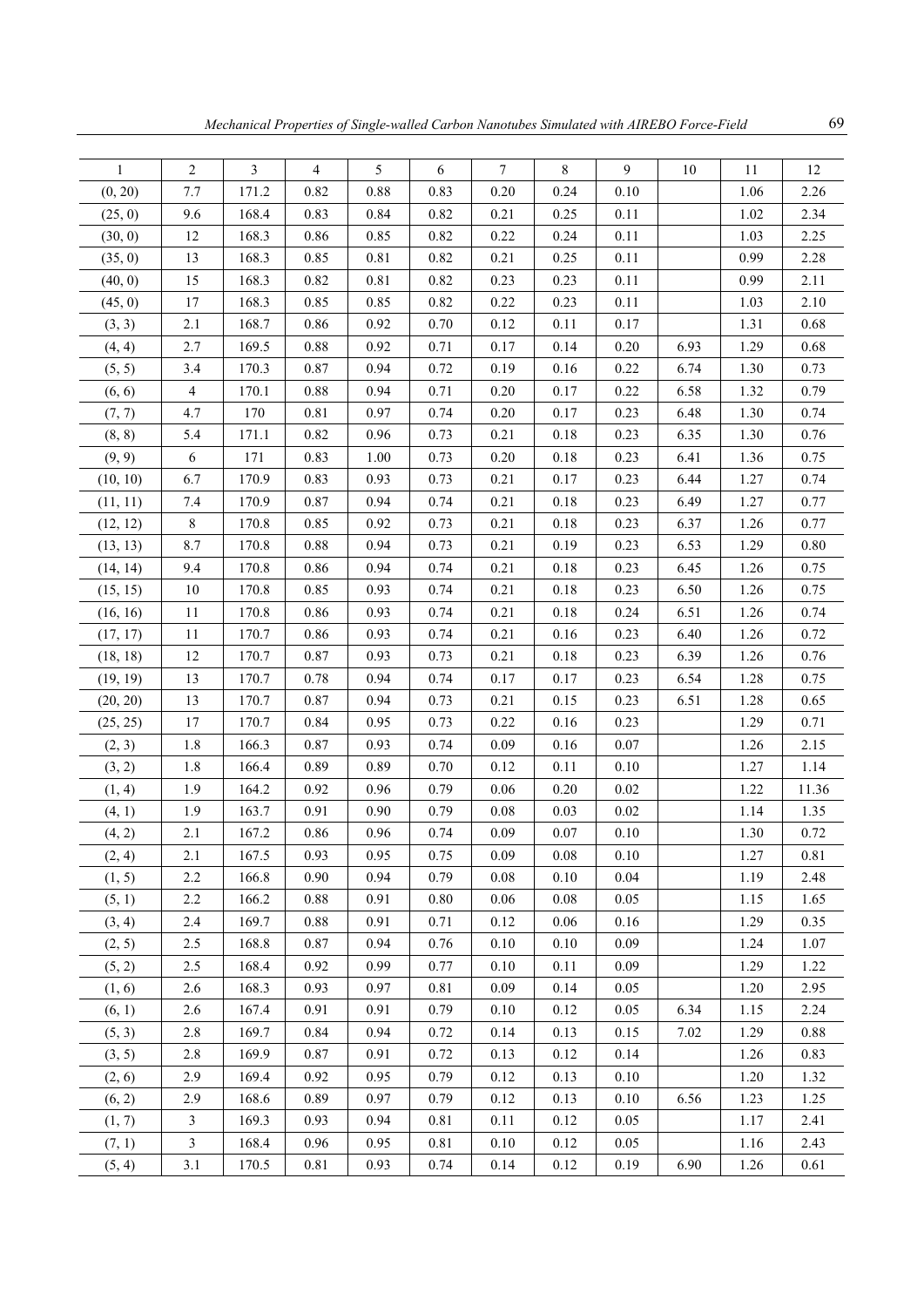| $\mathbf{1}$ | $\overline{2}$ | 3     | 4        | 5    | 6        | $\tau$   | $\,$ 8 $\,$ | 9        | 10   | 11   | 12   |
|--------------|----------------|-------|----------|------|----------|----------|-------------|----------|------|------|------|
| (4, 5)       | 3.1            | 170.5 | 0.89     | 0.96 | 0.73     | 0.13     | 0.11        | 0.19     |      | 1.30 | 0.58 |
| (6, 3)       | 3.1            | 169.6 | 0.88     | 0.98 | 0.74     | 0.15     | 0.14        | 0.14     | 6.92 | 1.33 | 1.01 |
| (3, 6)       | 3.1            | 169.8 | 0.91     | 0.96 | 0.75     | 0.14     | 0.13        | 0.15     |      | 1.28 | 0.89 |
| (2, 7)       | 3.2            | 170   | 0.91     | 0.97 | $0.80\,$ | 0.15     | 0.15        | 0.11     |      | 1.21 | 1.33 |
| (8, 1)       | 3.4            | 168.9 | 0.91     | 0.94 | 0.83     | $0.12\,$ | 0.15        | $0.06\,$ | 6.36 | 1.13 | 2.36 |
| (6, 4)       | 3.4            | 170.2 | 0.86     | 0.96 | 0.75     | 0.17     | 0.16        | $0.18\,$ | 6.85 | 1.27 | 0.89 |
| (4, 6)       | 3.4            | 170.3 | 0.91     | 0.96 | 0.74     | 0.17     | 0.15        | 0.18     |      | 1.30 | 0.82 |
| (7, 3)       | 3.5            | 170   | 0.93     | 0.93 | 0.78     | 0.15     | 0.14        | 0.14     | 6.75 | 1.20 | 1.07 |
| (3, 7)       | 3.5            | 170.4 | 0.91     | 0.92 | 0.76     | 0.15     | 0.15        | 0.14     |      | 1.20 | 1.07 |
| (2, 8)       | 3.6            | 170.2 | 0.87     | 0.94 | 0.81     | 0.15     | 0.17        | $0.10\,$ |      | 1.16 | 1.63 |
| (5, 6)       | 3.7            | 170.8 | 0.81     | 0.93 | 0.72     | $0.16\,$ | 0.12        | $0.20\,$ |      | 1.28 | 0.58 |
| (6, 5)       | 3.7            | 170.7 | 0.88     | 0.93 | 0.72     | 0.15     | 0.12        | 0.20     | 6.73 | 1.29 | 0.61 |
| (1, 9)       | 3.7            | 170.3 | 0.89     | 0.95 | 0.82     | 0.14     | 0.17        | 0.06     |      | 1.16 | 2.66 |
| (7, 4)       | 3.8            | 170.6 | 0.89     | 0.96 | 0.76     | 0.17     | 0.16        | 0.17     | 6.74 | 1.27 | 0.95 |
| (4, 7)       | 3.8            | 170.7 | 0.94     | 1.00 | 0.76     | 0.17     | 0.16        | 0.17     |      | 1.32 | 0.93 |
| (3, 8)       | 3.8            | 170.6 | 0.85     | 0.96 | $0.80\,$ | 0.17     | 0.17        | 0.14     |      | 1.21 | 1.27 |
| (8, 3)       | 3.8            | 170   | 0.91     | 0.95 | 0.79     | 0.17     | 0.17        | 0.14     | 6.62 | 1.20 | 1.25 |
| (2, 9)       | $\overline{4}$ | 170.6 | 0.87     | 0.92 | 0.81     | 0.16     | $0.18\,$    | 0.12     |      | 1.14 | 1.48 |
| (5, 7)       | 4.1            | 170.9 | 0.86     | 0.93 | 0.72     | 0.18     | 0.16        | 0.19     |      | 1.28 | 0.84 |
| (10, 1)      | 4.1            | 169.6 | 0.81     | 0.90 | 0.82     | 0.14     | $0.18\,$    | 0.07     | 6.09 | 1.10 | 2.47 |
| (8, 4)       | 4.1            | 170.3 | 0.91     | 0.94 | 0.77     | 0.18     | 0.17        | 0.17     | 6.64 | 1.23 | 1.03 |
| (4, 8)       | 4.1            | 170.5 | 0.88     | 0.98 | 0.77     | 0.18     | 0.17        | 0.17     |      | 1.27 | 1.00 |
| (3, 9)       | 4.2            | 170.7 | 0.89     | 0.93 | 0.79     | 0.17     | 0.18        | 0.13     |      | 1.19 | 1.43 |
| (9, 3)       | 4.2            | 169.8 | 0.90     | 0.94 | 0.78     | 0.17     | $0.18\,$    | 0.13     | 6.40 | 1.19 | 1.35 |
| (2, 10)      | 4.3            | 170.4 | 0.93     | 0.92 | 0.80     | $0.16\,$ | 0.20        | $0.10\,$ |      | 1.14 | 1.88 |
| (10, 2)      | 4.3            | 170   | 0.88     | 0.89 | 0.81     | 0.17     | 0.20        | 0.11     | 6.14 | 1.10 | 1.86 |
| (7, 6)       | 4.4            | 171.1 | 0.79     | 0.99 | 0.75     | 0.17     | 0.13        | 0.21     | 6.52 | 1.31 | 0.62 |
| (6, 7)       | 4.4            | 171.2 | 0.80     | 0.95 | 0.73     | 0.17     | 0.12        | 0.21     |      | 1.30 | 0.58 |
| (5, 8)       | 4.4            | 171.1 | 0.84     | 0.92 | 0.74     | 0.19     | 0.17        | 0.19     |      | 1.24 | 0.91 |
| (8, 5)       | 4.4            | 170.8 | 0.85     | 0.91 | 0.74     | 0.19     | 0.18        | 0.19     | 6.50 | 1.24 | 0.96 |
| (11, 1)      | 4.5            | 169.8 | 0.81     | 0.89 | 0.83     | 0.16     | 0.19        | 0.07     | 6.04 | 1.07 | 2.56 |
| (9, 4)       | 4.5            | 170.6 | 0.86     | 0.94 | 0.77     | 0.17     | 0.18        | 0.15     | 6.48 | 1.21 | 1.15 |
| (1, 11)      | 4.5            | 170.8 | 0.84     | 0.91 | 0.83     | 0.15     | 0.19        | 0.07     |      | 1.10 | 2.67 |
| (4, 9)       | 4.5            | 170.9 | 0.85     | 0.93 | 0.77     | 0.17     | $0.18\,$    | 0.15     |      | 1.21 | 1.16 |
| (10, 3)      | 4.6            | 170.2 | 0.88     | 0.91 | 0.79     | 0.18     | 0.20        | 0.13     | 6.29 | 1.16 | 1.57 |
| (3, 10)      | 4.6            | 170.9 | 0.90     | 0.92 | 0.80     | 0.18     | 0.21        | 0.12     |      | 1.16 | 1.71 |
| (2, 11)      | 4.7            | 170.8 | 0.87     | 0.94 | 0.82     | 0.17     | 0.20        | 0.11     |      | 1.16 | 1.90 |
| (11, 2)      | 4.7            | 170   | 0.90     | 0.91 | 0.81     | 0.17     | 0.21        | 0.11     | 6.07 | 1.13 | 1.95 |
| (6, 8)       | 4.7            | 171   | $0.80\,$ | 0.93 | 0.74     | 0.20     | 0.17        | 0.21     |      | 1.26 | 0.81 |
| (8, 6)       | 4.7            | 170.9 | 0.86     | 0.92 | 0.72     | 0.20     | 0.18        | 0.22     | 6.40 | 1.27 | 0.83 |
| (5, 9)       | 4.8            | 171.1 | 0.83     | 0.91 | 0.75     | 0.18     | 0.17        | 0.18     |      | 1.21 | 0.92 |
| (9, 5)       | 4.8            | 170.7 | 0.88     | 0.90 | 0.74     | 0.18     | 0.17        | 0.18     | 6.41 | 1.21 | 0.93 |
| (4, 10)      | 4.8            | 170.8 | 0.85     | 0.92 | 0.77     | 0.18     | $0.18\,$    | 0.15     |      | 1.19 | 1.17 |
| (10, 4)      | 4.8            | 170.4 | 0.89     | 0.92 | 0.77     | 0.19     | 0.19        | 0.15     | 6.26 | 1.20 | 1.28 |
| (1, 12)      | 4.9            | 170.8 | 0.86     | 0.87 | 0.82     | 0.16     | 0.20        | 0.07     |      | 1.06 | 2.69 |
| (12, 1)      | 4.9            | 169.9 | 0.88     | 0.90 | 0.83     | 0.16     | 0.20        | 0.08     | 5.96 | 1.09 | 2.66 |
|              |                |       |          |      |          |          |             |          |      |      |      |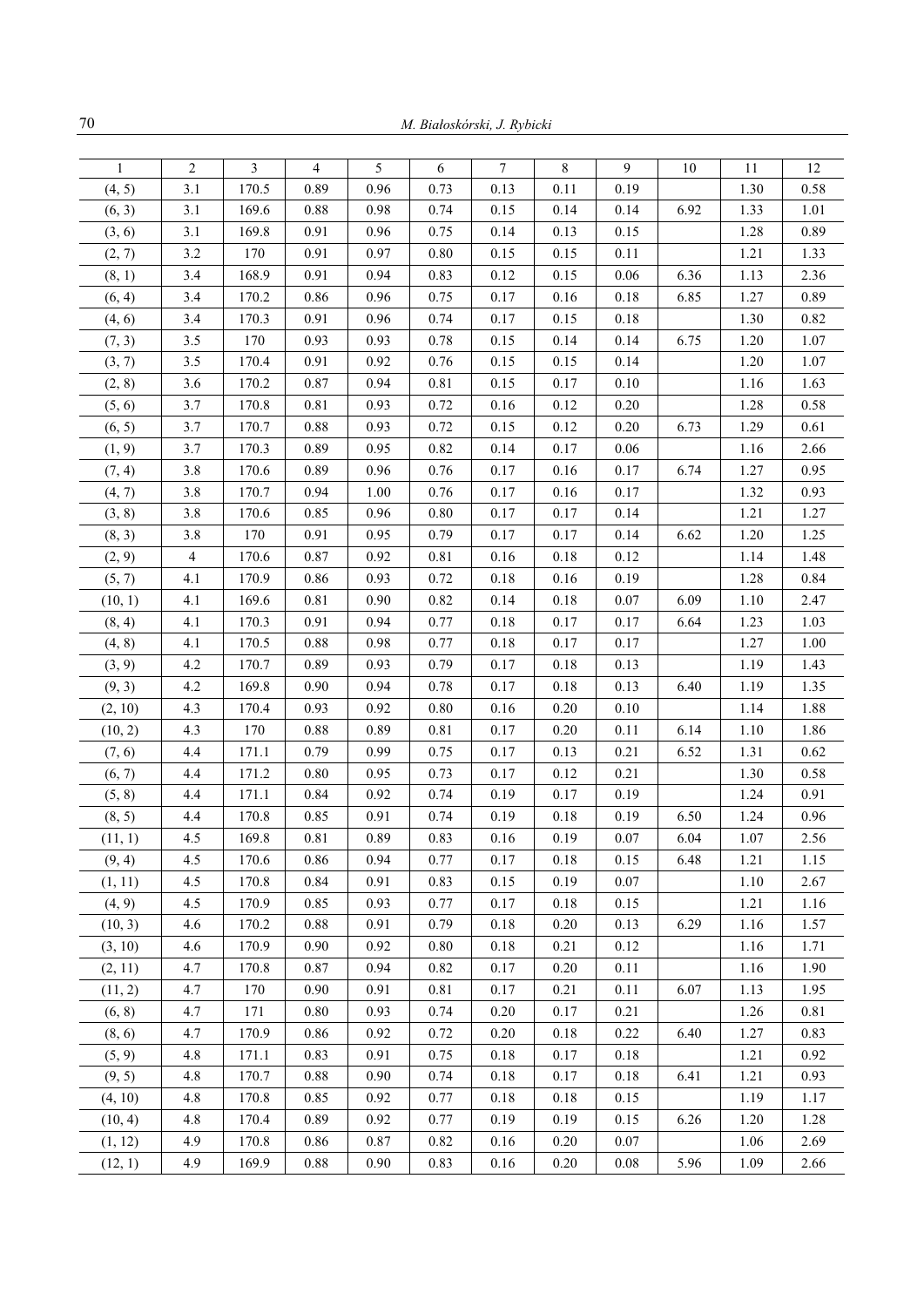| $\mathbf{1}$ | $\overline{2}$ | 3     | $\overline{4}$ | 5        | 6        | $\overline{7}$ | 8    | 9        | $10\,$ | 11   | 12   |
|--------------|----------------|-------|----------------|----------|----------|----------------|------|----------|--------|------|------|
| (11, 3)      | 5              | 170.3 | 0.88           | 0.93     | 0.80     | 0.19           | 0.20 | 0.14     | 6.09   | 1.16 | 1.43 |
| (3, 11)      | 5              | 170.9 | 0.87           | 0.93     | 0.81     | 0.19           | 0.19 | 0.14     |        | 1.15 | 1.38 |
| (8, 7)       | 5              | 171.2 | 0.85           | 0.95     | 0.75     | 0.17           | 0.13 | 0.21     | 6.34   | 1.27 | 0.61 |
| (7, 8)       | 5              | 171.2 | 0.85           | 0.95     | 0.73     | 0.17           | 0.12 | 0.21     |        | 1.30 | 0.59 |
| (9, 6)       | 5.1            | 170.8 | 0.81           | 0.94     | 0.73     | 0.20           | 0.18 | $0.20\,$ | 6.33   | 1.29 | 0.89 |
| (6, 9)       | 5.1            | 171   | 0.82           | 0.94     | 0.73     | 0.20           | 0.19 | 0.20     |        | 1.29 | 0.92 |
| (2, 12)      | 5.1            | 170.8 | 0.88           | 0.89     | 0.81     | 0.18           | 0.21 | 0.11     |        | 1.11 | 1.90 |
| (12, 2)      | 5.1            | 170   | 0.89           | 0.93     | 0.82     | 0.17           | 0.20 | 0.11     | 6.01   | 1.13 | 1.85 |
| (5, 10)      | 5.1            | 171.2 | 0.86           | 0.97     | 0.76     | 0.18           | 0.17 | 0.18     |        | 1.28 | 0.93 |
| (10, 5)      | 5.1            | 170.2 | 0.82           | 0.93     | 0.78     | 0.19           | 0.19 | $0.18\,$ | 6.32   | 1.20 | 1.04 |
| (11, 4)      | 5.2            | 170.6 | 0.84           | 0.91     | 0.79     | 0.19           | 0.20 | 0.15     | 6.20   | 1.16 | 1.34 |
| (4, 11)      | 5.2            | 171.1 | 0.86           | 0.90     | 0.78     | 0.19           | 0.20 | 0.15     |        | 1.16 | 1.36 |
| (1, 13)      | 5.2            | 170.9 | 0.88           | 0.90     | 0.83     | 0.16           | 0.21 | 0.08     |        | 1.09 | 2.56 |
| (13, 1)      | 5.2            | 170   | 0.88           | 0.91     | 0.83     | 0.17           | 0.20 | 0.08     | 5.87   | 1.09 | 2.56 |
| (3, 12)      | 5.3            | 170.7 | 0.82           | 0.92     | 0.81     | 0.19           | 0.20 | 0.13     |        | 1.13 | 1.61 |
| (7, 9)       | 5.4            | 171.3 | 0.84           | 0.94     | 0.74     | 0.20           | 0.19 | 0.21     |        | 1.28 | 0.87 |
| (9, 7)       | 5.4            | 171   | 0.77           | 0.95     | 0.74     | 0.21           | 0.19 | 0.21     | 6.34   | 1.28 | 0.89 |
| (6, 10)      | 5.4            | 171.1 | 0.82           | 0.94     | 0.74     | 0.20           | 0.18 | 0.20     |        | 1.26 | 0.94 |
| (10, 6)      | 5.4            | 170.9 | 0.83           | 0.96     | 0.75     | 0.20           | 0.19 | 0.19     | 6.37   | 1.29 | 0.99 |
| (13, 2)      | 5.5            | 170.2 | 0.85           | 0.90     | 0.82     | 0.19           | 0.21 | 0.11     | 5.91   | 1.10 | 1.93 |
| (2, 13)      | 5.5            | 171.1 | 0.90           | 0.90     | 0.81     | 0.19           | 0.21 | 0.11     |        | 1.10 | 1.89 |
| (11, 5)      | 5.5            | 170.8 | 0.85           | 0.94     | 0.78     | 0.18           | 0.18 | 0.16     | 6.18   | 1.21 | 1.12 |
| (5, 11)      | 5.5            | 171.2 | 0.85           | 0.95     | 0.78     | 0.18           | 0.18 | 0.16     |        | 1.22 | 1.11 |
| (12, 4)      | 5.6            | 170.3 | 0.87           | 0.87     | 0.77     | 0.19           | 0.20 | 0.15     | 6.07   | 1.12 | 1.39 |
| (4, 12)      | 5.6            | 170.7 | 0.81           | 0.88     | $0.80\,$ | 0.19           | 0.20 | 0.14     |        | 1.11 | 1.40 |
| (1, 14)      | 5.6            | 171.1 | 0.90           | 0.89     | 0.82     | 0.17           | 0.20 | 0.08     |        | 1.08 | 2.50 |
| (8, 9)       | 5.7            | 171.2 | 0.82           | 0.93     | 0.73     | 0.17           | 0.14 | 0.21     |        | 1.27 | 0.65 |
| (9, 8)       | 5.7            | 171.2 | 0.84           | 0.89     | 0.72     | 0.17           | 0.12 | 0.21     | 6.36   | 1.23 | 0.59 |
| (3, 13)      | 5.7            | 171.1 | 0.85           | 0.91     | 0.81     | 0.19           | 0.20 | 0.14     |        | 1.13 | 1.46 |
| (13, 3)      | 5.7            | 170.4 | 0.87           | 0.89     | 0.80     | 0.19           | 0.21 | 0.14     | 6.10   | 1.11 | 1.47 |
| (10, 7)      | 5.7            | 171.1 | $0.80\,$       | 0.94     | 0.75     | $0.20\,$       | 0.20 | 0.21     | 6.40   | 1.25 | 0.95 |
| (7, 10)      | 5.7            | 171.2 | 0.82           | 0.94     | 0.74     | 0.19           | 0.18 | 0.21     |        | 1.27 | 0.86 |
| (6, 11)      | 5.8            | 171.3 | 0.85           | 0.94     | 0.76     | 0.19           | 0.18 | 0.18     |        | 1.23 | 0.97 |
| (11, 6)      | 5.8            | 170.9 | 0.84           | 0.95     | 0.76     | 0.19           | 0.18 | 0.18     | 6.37   | 1.25 | 0.97 |
| (2, 14)      | 5.9            | 170.8 | 0.85           | $0.88\,$ | 0.82     | 0.18           | 0.22 | 0.11     |        | 1.08 | 2.08 |
| (14, 2)      | 5.9            | 169.9 | 0.90           | 0.89     | 0.82     | 0.19           | 0.22 | 0.11     | 5.78   | 1.09 | 1.96 |
| (12, 5)      | 5.9            | 170.8 | 0.84           | 0.92     | 0.78     | 0.20           | 0.20 | 0.17     | 6.25   | 1.18 | 1.18 |
| (13, 4)      | 6              | 170.6 | 0.86           | 0.88     | 0.79     | 0.19           | 0.22 | 0.14     | 6.08   | 1.11 | 1.62 |
| (4, 13)      | $\sqrt{6}$     | 171.2 | 0.79           | 0.93     | 0.81     | 0.19           | 0.20 | 0.14     |        | 1.15 | 1.40 |
| (15, 1)      | $\sqrt{6}$     | 170.2 | 0.84           | 0.88     | 0.83     | $0.18\,$       | 0.22 | $0.08\,$ | 5.90   | 1.06 | 2.76 |
| (1, 15)      | $\sqrt{6}$     | 171.1 | 0.87           | 0.85     | 0.82     | 0.17           | 0.21 | 0.09     |        | 1.04 | 2.44 |
| (10, 8)      | 6              | 171.1 | 0.85           | 0.94     | 0.74     | 0.21           | 0.18 | 0.22     | 6.41   | 1.27 | 0.82 |
| (11, 7)      | 6.1            | 171.1 | 0.81           | 0.96     | 0.75     | 0.20           | 0.19 | 0.20     | 6.38   | 1.29 | 0.94 |
| (7, 11)      | 6.1            | 171.2 | 0.82           | 0.93     | 0.74     | 0.20           | 0.19 | $0.20\,$ |        | 1.26 | 0.92 |
| (3, 14)      | 6.1            | 171.2 | 0.83           | 0.89     | 0.82     | 0.18           | 0.21 | 0.12     |        | 1.09 | 1.73 |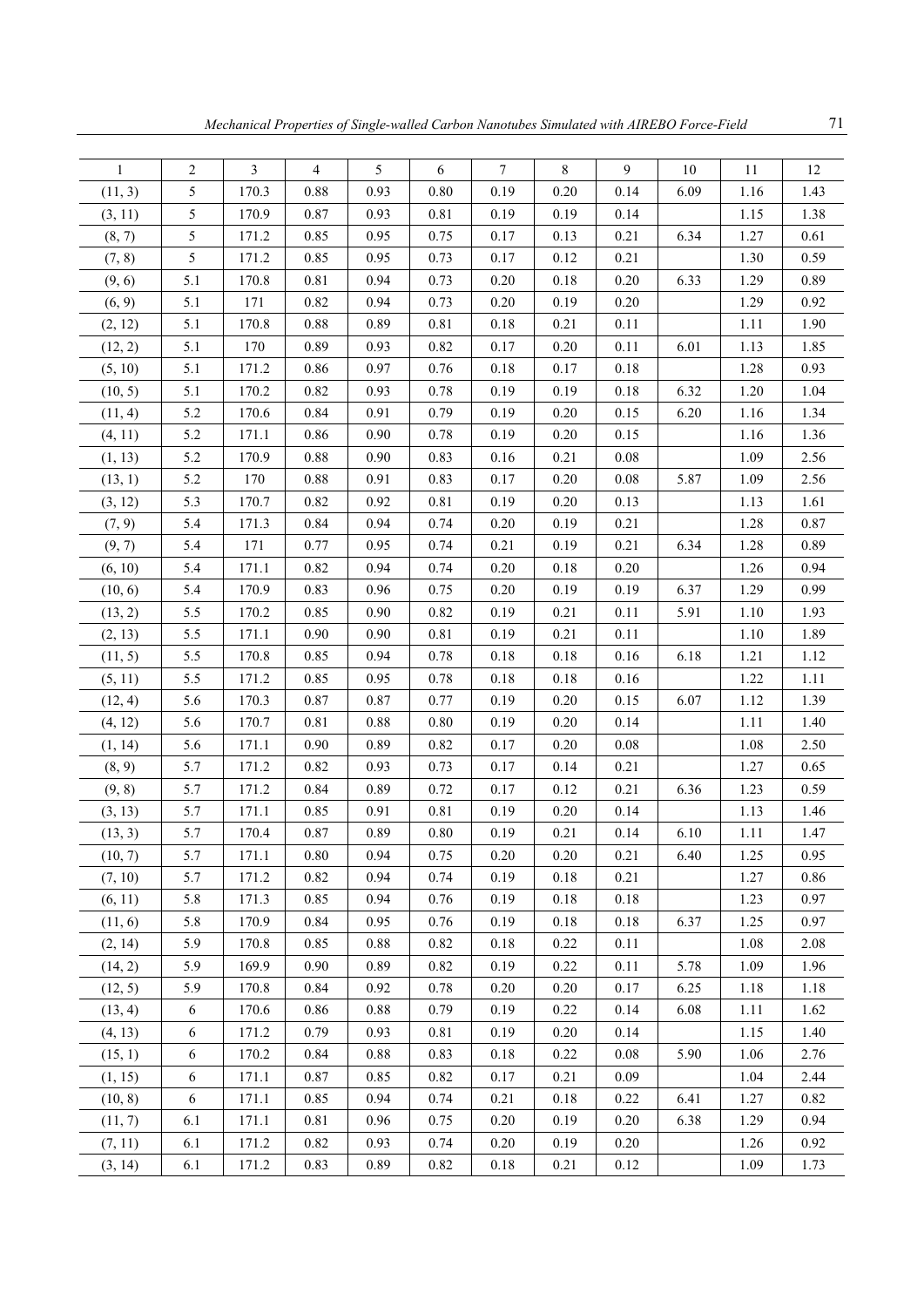| $\mathbf{1}$ | $\overline{c}$   | 3     | 4    | 5    | 6    | 7    | 8    | 9    | 10   | 11   | 12   |
|--------------|------------------|-------|------|------|------|------|------|------|------|------|------|
| (14, 3)      | 6.1              | 170.5 | 0.85 | 0.89 | 0.81 | 0.18 | 0.20 | 0.12 | 6.10 | 1.10 | 1.65 |
| (6, 12)      | 6.1              | 171.1 | 0.81 | 0.94 | 0.78 | 0.20 | 0.18 | 0.18 |      | 1.21 | 1.00 |
| (12, 6)      | 6.1              | 170.9 | 0.83 | 0.93 | 0.78 | 0.20 | 0.19 | 0.18 | 6.42 | 1.20 | 1.01 |
| (5, 13)      | 6.2              | 171.2 | 0.86 | 0.95 | 0.79 | 0.20 | 0.20 | 0.16 |      | 1.21 | 1.23 |
| (13, 5)      | 6.2              | 170.7 | 0.85 | 0.92 | 0.78 | 0.20 | 0.19 | 0.17 | 6.28 | 1.18 | 1.17 |
| (2, 15)      | 6.2              | 171.1 | 0.84 | 0.86 | 0.81 | 0.19 | 0.22 | 0.11 |      | 1.06 | 1.92 |
| (15, 2)      | 6.2              | 170.3 | 0.84 | 0.88 | 0.82 | 0.19 | 0.22 | 0.11 | 5.96 | 1.07 | 1.93 |
| (14, 4)      | 6.3              | 170.6 | 0.83 | 0.89 | 0.80 | 0.19 | 0.20 | 0.14 | 6.19 | 1.12 | 1.43 |
| (4, 14)      | 6.3              | 171   | 0.85 | 0.89 | 0.80 | 0.20 | 0.21 | 0.14 |      | 1.12 | 1.57 |
| (9, 10)      | 6.4              | 171.3 | 0.83 | 0.93 | 0.74 | 0.17 | 0.13 | 0.21 |      | 1.26 | 0.60 |
| (10, 9)      | 6.4              | 171.2 | 0.83 | 0.94 | 0.73 | 0.17 | 0.13 | 0.22 | 6.42 | 1.29 | 0.58 |
| (16, 1)      | 6.4              | 170.2 | 0.86 | 0.87 | 0.82 | 0.17 | 0.23 | 0.08 | 6.03 | 1.06 | 2.74 |
| (8, 11)      | 6.4              | 171.3 | 0.84 | 0.91 | 0.74 | 0.21 | 0.18 | 0.21 |      | 1.24 | 0.84 |
| (12, 7)      | 6.4              | 171   | 0.83 | 0.96 | 0.75 | 0.20 | 0.19 | 0.20 | 6.38 | 1.27 | 0.95 |
| (7, 12)      | 6.4              | 171.3 | 0.80 | 0.93 | 0.75 | 0.20 | 0.19 | 0.20 |      | 1.25 | 0.95 |
| (15, 3)      | 6.5              | 170.3 | 0.86 | 0.87 | 0.80 | 0.19 | 0.23 | 0.12 | 6.08 | 1.08 | 1.95 |
| (3, 15)      | 6.5              | 171.2 | 0.84 | 0.89 | 0.81 | 0.19 | 0.21 | 0.12 |      | 1.09 | 1.77 |
| (13, 6)      | 6.5              | 170.8 | 0.82 | 0.94 | 0.78 | 0.19 | 0.18 | 0.17 | 6.40 | 1.21 | 1.09 |
| (6, 13)      | 6.5              | 171.2 | 0.83 | 0.92 | 0.77 | 0.19 | 0.19 | 0.17 |      | 1.21 | 1.11 |
| (14, 5)      | 6.6              | 170.7 | 0.84 | 0.92 | 0.79 | 0.20 | 0.21 | 0.15 | 6.34 | 1.17 | 1.44 |
| (5, 14)      | 6.6              | 171.3 | 0.84 | 0.93 | 0.79 | 0.20 | 0.22 | 0.15 |      | 1.18 | 1.41 |
| (2, 16)      | 6.6              | 171.1 | 0.84 | 0.85 | 0.81 | 0.20 | 0.23 | 0.11 |      | 1.05 | 2.12 |
| (16, 2)      | 6.6              | 170.3 | 0.87 | 0.88 | 0.81 | 0.19 | 0.24 | 0.11 | 6.05 | 1.09 | 2.16 |
| (11, 9)      | 6.7              | 171.2 | 0.84 | 0.94 | 0.73 | 0.21 | 0.19 | 0.22 | 6.45 | 1.28 | 0.84 |
| (4, 15)      | 6.7              | 171.3 | 0.84 | 0.89 | 0.79 | 0.20 | 0.21 | 0.15 |      | 1.13 | 1.41 |
| (15, 4)      | 6.7              | 170.6 | 0.86 | 0.88 | 0.80 | 0.21 | 0.21 | 0.15 | 6.17 | 1.09 | 1.44 |
| (12, 8)      | 6.7              | 171.1 | 0.82 | 0.93 | 0.74 | 0.21 | 0.19 | 0.21 | 6.38 | 1.25 | 0.89 |
| (8, 12)      | 6.7              | 171.3 | 0.85 | 0.93 | 0.75 | 0.20 | 0.18 | 0.21 |      | 1.24 | 0.88 |
| (1, 17)      | 6.8              | 171.3 | 0.83 | 0.86 | 0.83 | 0.17 | 0.23 | 0.09 |      | 1.04 | 2.61 |
| (13, 7)      | 6.8              | 171   | 0.84 | 0.93 | 0.77 | 0.19 | 0.18 | 0.18 | 6.39 | 1.22 | 0.99 |
| (7, 13)      | 6.8              | 171.3 | 0.83 | 0.94 | 0.75 | 0.19 | 0.18 | 0.18 |      | 1.26 | 0.98 |
| (3, 16)      | 6.8              | 171.2 | 0.83 | 0.89 | 0.82 | 0.19 | 0.23 | 0.12 |      | 1.09 | 1.89 |
| (16, 3)      | 6.8              | 170.5 | 0.84 | 0.86 | 0.81 | 0.19 | 0.22 | 0.12 | 6.14 | 1.06 | 1.87 |
| (6, 14)      | 6.9              | 171.3 | 0.83 | 0.94 | 0.77 | 0.20 | 0.19 | 0.17 |      | 1.21 | 1.14 |
| (14, 6)      | 6.9              | 170.8 | 0.85 | 0.90 | 0.78 | 0.20 | 0.19 | 0.17 | 6.32 | 1.15 | 1.11 |
| (15, 5)      | $\boldsymbol{7}$ | 170.3 | 0.86 | 0.93 | 0.79 | 0.20 | 0.22 | 0.15 | 6.21 | 1.17 | 1.45 |
| (5, 15)      | $\boldsymbol{7}$ | 171.2 | 0.83 | 0.92 | 0.80 | 0.20 | 0.20 | 0.15 |      | 1.16 | 1.30 |
| (2, 17)      | $\boldsymbol{7}$ | 171.2 | 0.83 | 0.87 | 0.83 | 0.20 | 0.24 | 0.11 |      | 1.04 | 2.20 |
| (17, 2)      | $\boldsymbol{7}$ | 170.4 | 0.84 | 0.86 | 0.82 | 0.19 | 0.23 | 0.11 | 6.03 | 1.04 | 2.04 |
| (10, 11)     | $\boldsymbol{7}$ | 171.3 | 0.83 | 0.95 | 0.74 | 0.18 | 0.13 | 0.22 |      | 1.28 | 0.60 |
| (11, 10)     | $\boldsymbol{7}$ | 171.2 | 0.82 | 0.92 | 0.73 | 0.17 | 0.12 | 0.22 | 6.45 | 1.26 | 0.57 |
| (9, 12)      | $\boldsymbol{7}$ | 171.1 | 0.80 | 0.91 | 0.73 | 0.21 | 0.19 | 0.22 |      | 1.25 | 0.84 |
| (12, 9)      | $\boldsymbol{7}$ | 170.9 | 0.83 | 0.92 | 0.73 | 0.21 | 0.18 | 0.22 | 6.44 | 1.26 | 0.83 |
| (4, 16)      | 7.1              | 171.1 | 0.83 | 0.92 | 0.82 | 0.19 | 0.21 | 0.13 |      | 1.12 | 1.59 |
| (8, 13)      | 7.1              | 171.3 | 0.84 | 0.91 | 0.74 | 0.21 | 0.19 | 0.20 |      | 1.23 | 0.94 |
|              |                  |       |      |      |      |      |      |      |      |      |      |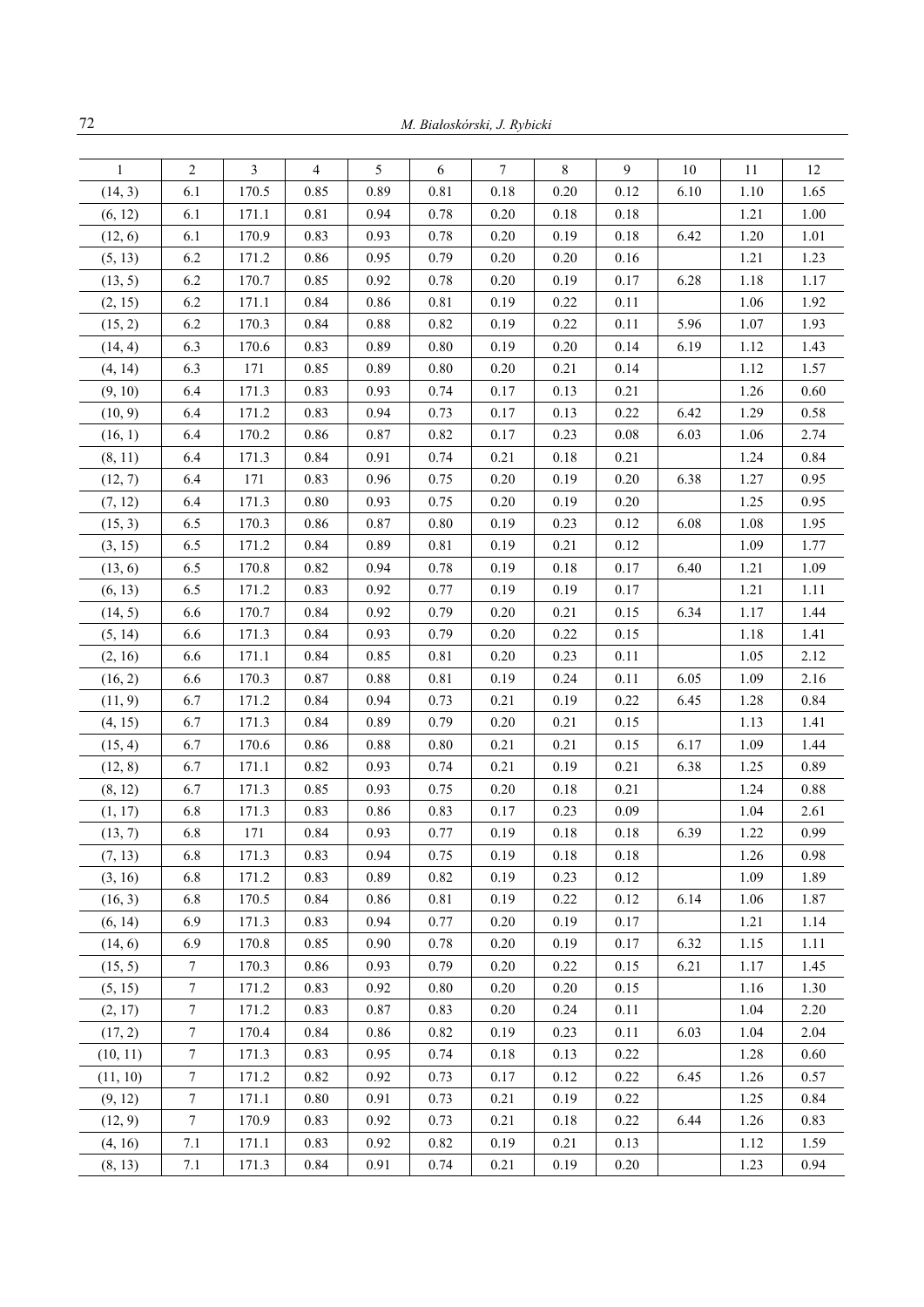| $\mathbf{1}$ | $\overline{2}$ | $\mathfrak{Z}$ | $\overline{4}$ | 5        | 6        | $\tau$   | 8        | 9        | $10\,$ | 11   | 12   |
|--------------|----------------|----------------|----------------|----------|----------|----------|----------|----------|--------|------|------|
| (13, 8)      | 7.1            | 171            | 0.84           | 0.93     | 0.74     | 0.21     | 0.19     | 0.20     | 6.41   | 1.27 | 0.95 |
| (18, 1)      | 7.1            | 170.3          | 0.85           | 0.85     | 0.82     | 0.18     | 0.23     | 0.08     | 6.04   | 1.03 | 2.75 |
| (7, 14)      | $7.2\,$        | 171.1          | 0.87           | 0.93     | 0.78     | 0.20     | 0.19     | 0.18     |        | 1.20 | 1.02 |
| (14, 7)      | 7.2            | 170.8          | 0.83           | 0.92     | 0.77     | 0.21     | $0.20\,$ | 0.19     | 6.47   | 1.18 | 1.07 |
| (3, 17)      | $7.2\,$        | 171.3          | 0.83           | 0.91     | 0.82     | 0.20     | 0.23     | 0.12     |        | 1.11 | 2.01 |
| (17, 3)      | 7.2            | 170.5          | 0.83           | 0.87     | 0.82     | 0.20     | 0.23     | 0.12     | 6.14   | 1.06 | 1.93 |
| (15, 6)      | $7.2\,$        | 170.6          | 0.83           | 0.92     | 0.78     | 0.20     | 0.20     | 0.17     | 6.37   | 1.18 | 1.20 |
| (6, 15)      | 7.2            | 171.3          | 0.83           | 0.91     | 0.78     | 0.19     | 0.20     | 0.17     |        | 1.17 | 1.15 |
| (5, 16)      | 7.3            | 171.3          | 0.83           | 0.90     | 0.80     | 0.20     | 0.22     | 0.14     |        | 1.13 | 1.55 |
| (16, 5)      | 7.3            | 170.7          | 0.83           | 0.91     | $0.80\,$ | 0.20     | 0.22     | 0.14     | 6.28   | 1.13 | 1.54 |
| (12, 10)     | 7.4            | 171            | 0.85           | 0.94     | 0.74     | 0.21     | 0.18     | 0.23     | 6.53   | 1.26 | 0.77 |
| (10, 12)     | 7.4            | 171.3          | 0.84           | 0.92     | 0.73     | 0.21     | $0.18\,$ | 0.23     |        | 1.27 | 0.80 |
| (2, 18)      | 7.4            | 171.3          | 0.85           | 0.86     | 0.82     | 0.19     | 0.23     | 0.11     |        | 1.05 | 2.09 |
| (18, 2)      | 7.4            | 170.2          | 0.84           | 0.87     | 0.82     | 0.20     | 0.24     | 0.11     | 6.05   | 1.06 | 2.13 |
| (9, 13)      | $7.4$          | 171.3          | 0.84           | 0.92     | 0.73     | 0.21     | 0.18     | 0.21     |        | 1.25 | 0.87 |
| (14, 8)      | 7.4            | 171            | 0.86           | 0.93     | 0.76     | 0.21     | 0.19     | 0.20     | 6.42   | 1.22 | 0.96 |
| (8, 14)      | 7.4            | 171.2          | 0.86           | 0.95     | 0.75     | 0.21     | 0.19     | 0.20     |        | 1.25 | 0.96 |
| (4, 17)      | 7.5            | 171.3          | 0.87           | 0.90     | 0.81     | 0.21     | 0.22     | 0.14     |        | 1.11 | 1.56 |
| (17, 4)      | 7.5            | 170.6          | 0.85           | 0.90     | 0.81     | 0.21     | 0.22     | 0.15     | 6.18   | 1.10 | 1.52 |
| (7, 15)      | 7.5            | 171.4          | 0.84           | 0.93     | 0.77     | $0.20\,$ | 0.18     | 0.17     |        | 1.21 | 1.08 |
| (15, 7)      | 7.5            | 170.9          | 0.86           | 0.92     | 0.78     | 0.19     | 0.19     | 0.17     | 6.35   | 1.18 | 1.09 |
| (1, 19)      | 7.5            | 171.3          | 0.86           | 0.86     | 0.84     | 0.18     | 0.21     | 0.08     |        | 1.03 | 2.63 |
| (19, 1)      | 7.5            | 170.3          | 0.84           | 0.87     | 0.82     | 0.19     | 0.23     | 0.09     | 6.07   | 1.05 | 2.71 |
| (3, 18)      | 7.6            | 171.2          | 0.86           | 0.89     | 0.82     | $0.20\,$ | 0.21     | 0.12     |        | 1.08 | 1.80 |
| (18, 3)      | 7.6            | 170.3          | 0.85           | $0.88\,$ | 0.82     | 0.19     | 0.22     | 0.12     | 6.16   | 1.08 | 1.81 |
| (16, 6)      | 7.6            | 170.8          | 0.82           | 0.91     | $0.80\,$ | 0.20     | 0.21     | 0.16     | 6.32   | 1.14 | 1.30 |
| (6, 16)      | 7.6            | 171.3          | 0.83           | 0.91     | 0.79     | $0.20\,$ | $0.20\,$ | 0.16     |        | 1.15 | 1.25 |
| (12, 11)     | 7.7            | 171.2          | 0.89           | 0.94     | 0.74     | 0.17     | 0.12     | 0.21     | 6.49   | 1.27 | 0.55 |
| (11, 12)     | 7.7            | 171.3          | 0.82           | 0.96     | 0.74     | 0.18     | 0.14     | 0.22     |        | 1.30 | 0.64 |
| (13, 10)     | 7.7            | 171.2          | 0.87           | 0.91     | 0.74     | 0.21     | 0.18     | 0.22     | 6.42   | 1.23 | 0.83 |
| (10, 13)     | 7.7            | 171.4          | 0.85           | 0.93     | 0.74     | 0.21     | $0.18\,$ | 0.22     |        | 1.26 | 0.79 |
| (17, 5)      | 7.7            | 170.7          | 0.86           | 0.92     | 0.82     | 0.20     | 0.22     | 0.14     | 6.24   | 1.12 | 1.53 |
| (5, 17)      | $7.7\,$        | 171.3          | 0.82           | $0.88\,$ | $0.80\,$ | 0.20     | 0.23     | 0.14     |        | 1.11 | 1.58 |
| (14, 9)      | $7.7\,$        | 171.1          | 0.82           | 0.92     | 0.74     | 0.20     | 0.19     | 0.21     | 6.42   | 1.24 | 0.92 |
| (9, 14)      | $7.7\,$        | 171.3          | 0.85           | 0.91     | 0.74     | 0.20     | 0.19     | 0.21     |        | 1.23 | 0.91 |
| (19, 2)      | 7.8            | 170.5          | 0.86           | 0.87     | 0.83     | 0.20     | 0.25     | 0.11     | 6.10   | 1.04 | 2.28 |
| (2, 19)      | 7.8            | 171.3          | 0.86           | 0.86     | 0.81     | 0.20     | 0.24     | 0.11     |        | 1.06 | 2.16 |
| (8, 15)      | 7.8            | 171.3          | 0.86           | 0.92     | 0.76     | 0.20     | 0.19     | 0.18     |        | 1.22 | 1.02 |
| (15, 8)      | 7.8            | 171            | 0.84           | 0.93     | 0.76     | 0.19     | $0.18\,$ | 0.19     | 6.39   | 1.23 | 0.93 |
| (18, 4)      | 7.8            | 170.5          | 0.84           | 0.87     | 0.81     | 0.20     | 0.22     | 0.13     | 6.17   | 1.08 | 1.69 |
| (4, 18)      | 7.8            | 171.2          | 0.84           | 0.89     | 0.80     | 0.20     | 0.23     | 0.13     |        | 1.10 | 1.80 |
| (16, 7)      | 7.9            | 170.9          | 0.84           | 0.92     | 0.78     | 0.20     | 0.21     | $0.18\,$ | 6.28   | 1.18 | 1.20 |
| (7, 16)      | 7.9            | 171.4          | 0.84           | 0.89     | 0.77     | $0.20\,$ | 0.20     | $0.18\,$ |        | 1.15 | 1.12 |
| (20, 1)      | 7.9            | 170.3          | 0.84           | 0.87     | 0.83     | 0.18     | 0.23     | $0.08\,$ | 6.07   | 1.04 | 2.80 |
| (1, 20)      | 7.9            | 171.3          | 0.83           | 0.87     | 0.83     | 0.18     | 0.23     | 0.09     |        | 1.05 | 2.66 |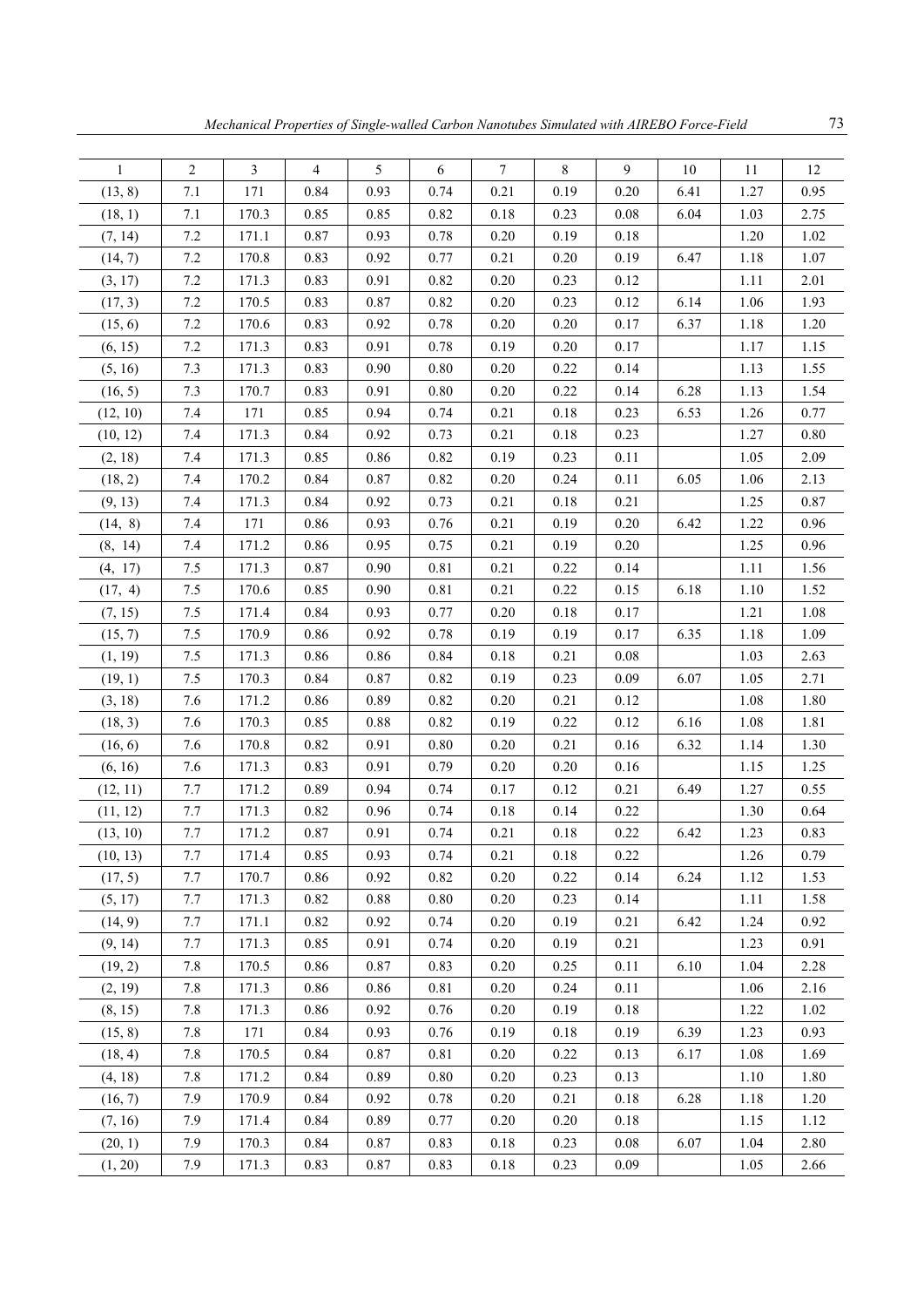| $\overline{2}$<br>3<br>5<br>8<br>9<br>$\mathbf{1}$<br>$\overline{4}$<br>6<br>7<br>10<br>$\,$ 8 $\,$<br>171.3<br>0.83<br>0.88<br>0.79<br>0.21<br>0.22<br>0.15<br>(6, 17) | 12<br>11<br>1.11<br>1.46 |
|-------------------------------------------------------------------------------------------------------------------------------------------------------------------------|--------------------------|
|                                                                                                                                                                         |                          |
|                                                                                                                                                                         |                          |
| $\,$ 8 $\,$<br>170.8<br>0.84<br>0.89<br>0.79<br>0.21<br>0.21<br>0.16<br>6.30<br>(17, 6)                                                                                 | 1.13<br>1.36             |
| $\,$ 8 $\,$<br>0.85<br>0.88<br>0.82<br>0.20<br>0.22<br>(3, 19)<br>171.3<br>0.11                                                                                         | 1.07<br>1.97             |
| 8<br>(19, 3)<br>170.6<br>0.86<br>0.86<br>0.81<br>0.20<br>0.23<br>0.12<br>6.12                                                                                           | 1.90<br>1.06             |
| $\,$ 8 $\,$<br>171.3<br>0.83<br>0.92<br>0.73<br>0.21<br>0.17<br>0.23<br>(11, 13)                                                                                        | 1.26<br>0.74             |
| 8<br>171.2<br>0.84<br>0.95<br>0.74<br>0.21<br>0.18<br>0.23<br>6.35<br>(13, 11)                                                                                          | 1.28<br>0.78             |
| 8.1<br>171.2<br>0.87<br>0.93<br>0.74<br>0.21<br>0.18<br>0.22<br>6.44<br>(14, 10)                                                                                        | 1.25<br>0.80             |
| 8.1<br>170.8<br>0.84<br>0.88<br>0.80<br>0.20<br>0.21<br>0.14<br>6.17<br>(18, 5)                                                                                         | 1.09<br>1.52             |
| 8.1<br>171.4<br>0.82<br>0.87<br>0.80<br>0.20<br>0.21<br>0.14<br>(5, 18)                                                                                                 | 1.09<br>1.48             |
| 8.1<br>171.3<br>0.88<br>0.91<br>0.75<br>0.20<br>0.19<br>0.20<br>(9, 15)                                                                                                 | 1.21<br>0.92             |
| 8.1<br>171.1<br>0.85<br>0.91<br>0.75<br>0.21<br>0.19<br>0.21<br>6.52<br>(15, 9)                                                                                         | 1.21<br>0.90             |
| 171.3<br>8.1<br>0.84<br>0.87<br>0.83<br>0.20<br>0.25<br>0.11<br>(2, 20)                                                                                                 | 1.05<br>2.21             |
| 8.1<br>170.3<br>0.82<br>0.89<br>0.83<br>0.20<br>0.23<br>0.11<br>6.06<br>(20, 2)                                                                                         | 2.10<br>1.07             |
| 8.2<br>170.8<br>0.84<br>0.91<br>0.77<br>0.20<br>0.19<br>0.19<br>(16, 8)<br>6.46                                                                                         | 1.18<br>1.02             |
| 8.2<br>171<br>0.83<br>0.89<br>0.76<br>0.21<br>0.19<br>0.19<br>(8, 16)                                                                                                   | 1.00<br>1.18             |
| 8.2<br>171.4<br>0.83<br>0.87<br>0.81<br>0.19<br>0.23<br>0.12<br>(4, 19)                                                                                                 | 1.07<br>1.83             |
| 8.2<br>170.6<br>0.86<br>0.88<br>0.81<br>0.20<br>0.22<br>0.13<br>6.13<br>(19, 4)                                                                                         | 1.09<br>1.69             |
| 8.3<br>171.4<br>0.82<br>0.89<br>0.21<br>0.21<br>(7, 17)<br>0.78<br>0.17                                                                                                 | 1.23<br>1.15             |
| 0.87<br>6.39<br>8.3<br>170.8<br>0.91<br>0.78<br>0.21<br>0.20<br>0.17<br>(17, 7)                                                                                         | 1.17<br>1.14             |
| 8.3<br>171.2<br>0.84<br>0.91<br>0.73<br>0.17<br>0.12<br>0.21<br>6.50<br>(13, 12)                                                                                        | 1.25<br>0.55             |
| 8.3<br>171.3<br>0.84<br>0.89<br>0.72<br>0.17<br>0.13<br>0.22<br>(12, 13)                                                                                                | 1.24<br>0.61             |
| 8.4<br>171.2<br>0.82<br>0.90<br>0.80<br>0.19<br>0.21<br>(6, 18)<br>0.16                                                                                                 | 1.13<br>1.32             |
| 8.4<br>170.8<br>0.84<br>0.91<br>0.79<br>0.20<br>0.22<br>6.32<br>0.15<br>(18, 6)                                                                                         | 1.15<br>1.43             |
| 8.4<br>170.5<br>0.84<br>0.85<br>0.82<br>0.20<br>0.23<br>0.12<br>6.18<br>(20, 3)                                                                                         | 1.83<br>1.04             |
| 8.4<br>171.3<br>0.84<br>0.87<br>0.81<br>0.20<br>0.23<br>0.12<br>(3, 20)                                                                                                 | 1.91<br>1.07             |
| 171.3<br>8.4<br>0.84<br>0.90<br>0.74<br>0.21<br>0.18<br>0.22<br>(11, 14)                                                                                                | 1.22<br>0.83             |
| 0.82<br>8.4<br>171.2<br>0.93<br>0.75<br>0.21<br>0.18<br>0.22<br>6.37<br>(14, 11)                                                                                        | 0.81<br>1.25             |
| 8.4<br>171.2<br>0.85<br>0.93<br>0.75<br>0.21<br>0.19<br>0.21<br>(10, 15)                                                                                                | 1.24<br>0.88             |
| 8.4<br>0.84<br>0.92<br>171<br>0.74<br>0.21<br>0.18<br>0.21<br>6.52<br>(15, 10)                                                                                          | 1.24<br>0.83             |
| (9, 16)<br>8.5<br>171.4<br>0.82<br>0.92<br>0.76<br>0.20<br>0.19<br>0.20                                                                                                 | 1.22<br>0.95             |
| (5, 19)<br>8.5<br>0.21<br>0.21<br>0.15<br>171.4<br>0.84<br>0.88<br>0.80                                                                                                 | 1.43<br>1.10             |
| 8.5<br>0.21<br>0.20<br>6.24<br>(19, 5)<br>170.7<br>0.83<br>0.87<br>0.80<br>0.15                                                                                         | 1.09<br>1.33             |
| 0.92<br>(17, 8)<br>8.5<br>170.9<br>0.84<br>0.77<br>0.21<br>0.17<br>0.17<br>6.45                                                                                         | 1.20<br>1.02             |
| 8.5<br>171.4<br>0.85<br>0.89<br>0.20<br>0.19<br>(8, 17)<br>0.76<br>0.17                                                                                                 | 1.17<br>1.11             |
| 0.82<br>8.6<br>170.3<br>0.85<br>0.87<br>0.20<br>0.22<br>0.13<br>6.25<br>(20, 4)                                                                                         | 1.06<br>1.72             |
| 171.2<br>(4, 20)<br>8.6<br>0.84<br>0.89<br>0.81<br>0.20<br>0.22<br>0.13                                                                                                 | 1.10<br>1.73             |
| 8.6<br>170.9<br>0.86<br>0.90<br>0.78<br>0.20<br>0.19<br>6.34<br>(18, 7)<br>0.17                                                                                         | 1.16<br>1.12             |
| (7, 18)<br>8.6<br>171.4<br>0.86<br>0.90<br>0.78<br>0.21<br>0.20<br>0.17                                                                                                 | 1.14<br>1.18             |
| 8.7<br>171.2<br>0.87<br>0.94<br>0.74<br>0.21<br>0.18<br>0.23<br>(14, 12)<br>6.47                                                                                        | 0.76<br>1.26             |
| 0.21<br>(12, 14)<br>8.7<br>171.2<br>0.83<br>0.90<br>0.73<br>0.17<br>0.23                                                                                                | 1.24<br>0.73             |
| (15, 11)<br>8.7<br>171.2<br>0.88<br>0.93<br>0.74<br>0.21<br>0.19<br>0.22<br>6.52                                                                                        | 0.86<br>1.26             |
| 8.7<br>171.3<br>(11, 15)<br>0.86<br>0.92<br>0.74<br>0.21<br>0.19<br>0.22                                                                                                | 1.24<br>0.87             |
| 0.86<br>0.89<br>0.79<br>0.21<br>0.22<br>(6, 19)<br>8.7<br>171.4<br>0.15                                                                                                 | 1.12<br>1.52             |
| (19, 6)<br>8.7<br>170.8<br>0.85<br>0.88<br>0.79<br>0.21<br>0.23<br>0.15<br>6.25                                                                                         | 1.12<br>1.54             |
| (16, 10)<br>8.8<br>0.85<br>0.93<br>0.76<br>0.21<br>0.18<br>0.21<br>6.46<br>171.1                                                                                        | 0.87<br>1.22             |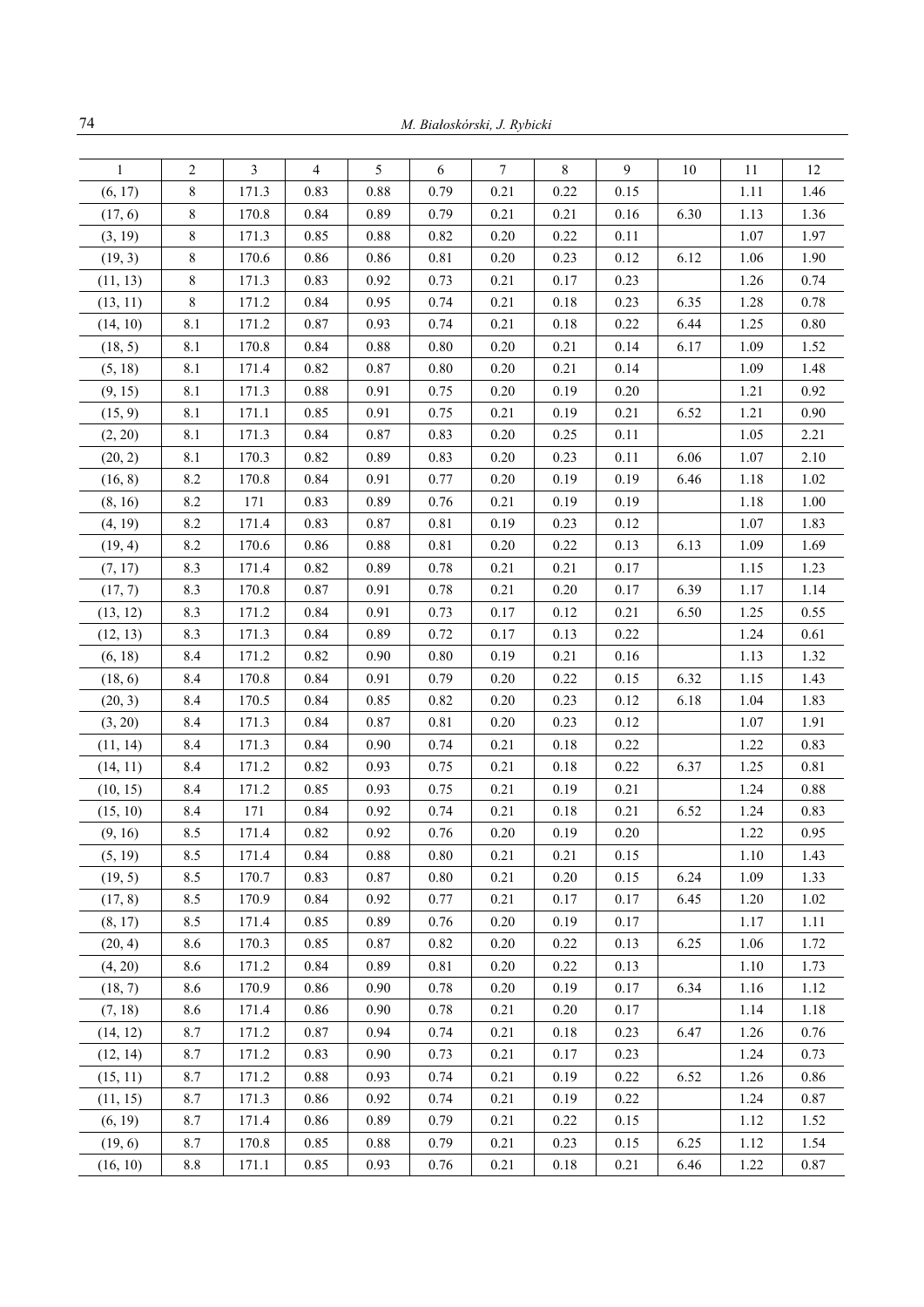| $\mathbf{1}$ | $\overline{c}$ | $\overline{\mathbf{3}}$ | $\overline{4}$ | 5        | 6    | $\boldsymbol{7}$ | 8        | 9        | $10\,$ | 11   | 12   |
|--------------|----------------|-------------------------|----------------|----------|------|------------------|----------|----------|--------|------|------|
| (10, 16)     | 8.8            | 171.4                   | 0.86           | 0.92     | 0.75 | 0.21             | 0.18     | 0.21     |        | 1.22 | 0.89 |
| (17, 9)      | 8.8            | 171                     | 0.86           | 0.93     | 0.76 | 0.20             | 0.19     | 0.18     | 6.45   | 1.22 | 1.06 |
| (9, 17)      | $8.8\,$        | 171.4                   | 0.84           | 0.92     | 0.75 | 0.19             | 0.19     | 0.19     |        | 1.22 | 1.01 |
| (5, 20)      | 8.8            | 171.1                   | 0.83           | 0.88     | 0.81 | 0.20             | 0.21     | 0.14     |        | 1.09 | 1.51 |
| (20, 5)      | 8.8            | 170.6                   | 0.84           | 0.87     | 0.80 | 0.20             | 0.23     | 0.14     | 6.25   | 1.09 | 1.69 |
| (18, 8)      | 8.9            | 170.9                   | 0.86           | 0.91     | 0.78 | 0.20             | 0.20     | 0.18     | 6.39   | 1.17 | 1.16 |
| (8, 18)      | 8.9            | 171.4                   | 0.85           | 0.89     | 0.77 | 0.20             | 0.21     | 0.18     |        | 1.15 | 1.16 |
| (19, 7)      | 9              | 170.9                   | 0.83           | 0.88     | 0.79 | 0.20             | 0.20     | 0.16     | 6.45   | 1.12 | 1.30 |
| (7, 19)      | 9              | 171.4                   | 0.86           | 0.90     | 0.79 | 0.20             | 0.21     | 0.16     |        | 1.14 | 1.30 |
| (13, 14)     | 9              | 171.3                   | 0.84           | 0.93     | 0.74 | 0.17             | 0.13     | 0.22     |        | 1.26 | 0.60 |
| (14, 13)     | 9              | 171.3                   | 0.85           | 0.90     | 0.73 | 0.17             | 0.12     | 0.22     | 6.59   | 1.25 | 0.55 |
| (15, 12)     | 9              | 171.2                   | 0.87           | 0.94     | 0.74 | 0.21             | 0.18     | 0.22     | 6.53   | 1.26 | 0.81 |
| (12, 15)     | 9              | 171.3                   | 0.85           | 0.92     | 0.74 | 0.21             | 0.18     | 0.23     |        | 1.24 | 0.79 |
| (11, 16)     | 9.1            | 171.4                   | 0.85           | 0.92     | 0.74 | 0.21             | 0.18     | 0.21     |        | 1.24 | 0.85 |
| (16, 11)     | 9.1            | 171.2                   | 0.83           | 0.91     | 0.74 | 0.20             | 0.17     | 0.21     | 6.43   | 1.23 | 0.82 |
| (6, 20)      | 9.1            | 171.4                   | 0.84           | 0.89     | 0.80 | 0.20             | 0.21     | 0.15     |        | 1.11 | 1.41 |
| (10, 17)     | 9.1            | 171.4                   | 0.86           | 0.93     | 0.76 | 0.21             | 0.20     | 0.20     |        | 1.23 | 0.98 |
| (17, 10)     | 9.1            | 171.1                   | 0.84           | 0.93     | 0.76 | 0.21             | 0.19     | 0.21     | 6.54   | 1.22 | 0.94 |
| (18, 9)      | 9.2            | 170.7                   | 0.84           | 0.90     | 0.77 | 0.20             | 0.20     | 0.19     | 6.37   | 1.17 | 1.06 |
| (9, 18)      | 9.2            | 170.9                   | 0.83           | 0.90     | 0.77 | 0.21             | 0.19     | 0.19     |        | 1.18 | 1.00 |
| (8, 19)      | 9.3            | 171.4                   | 0.85           | 0.91     | 0.77 | 0.20             | 0.20     | 0.17     |        | 1.17 | 1.16 |
| (19, 8)      | 9.3            | 170.9                   | 0.85           | 0.89     | 0.77 | 0.20             | 0.20     | 0.17     | 6.47   | 1.15 | 1.18 |
| (13, 15)     | 9.4            | 171.4                   | 0.83           | 0.92     | 0.74 | 0.20             | 0.17     | 0.23     |        | 1.25 | 0.75 |
| (15, 13)     | 9.4            | 171.2                   | 0.86           | 0.94     | 0.74 | 0.21             | 0.18     | 0.23     | 6.38   | 1.27 | 0.78 |
| (7, 20)      | 9.4            | 171.4                   | 0.86           | 0.89     | 0.79 | 0.20             | 0.22     | 0.16     |        | 1.13 | 1.43 |
| (20, 7)      | 9.4            | 170.8                   | 0.84           | 0.88     | 0.78 | 0.21             | 0.21     | 0.16     | 6.41   | 1.12 | 1.35 |
| (16, 12)     | 9.4            | 171.1                   | 0.82           | 0.90     | 0.73 | 0.20             | 0.17     | 0.22     | 6.53   | 1.23 | 0.77 |
| (11, 17)     | 9.4            | 171.4                   | 0.84           | 0.93     | 0.75 | 0.20             | 0.17     | 0.21     |        | 1.23 | 0.83 |
| (17, 11)     | 9.4            | 171.1                   | 0.85           | 0.93     | 0.75 | 0.21             | 0.18     | 0.21     | 6.37   | 1.24 | 0.88 |
| (10, 18)     | 9.5            | 171.3                   | 0.85           | 0.91     | 0.76 | 0.21             | 0.20     | 0.20     |        | 1.20 | 1.00 |
| (18, 10)     | 9.5            | 171.1                   | 0.85           | 0.91     | 0.76 | 0.21             | 0.19     | $0.20\,$ |        | 1.19 | 0.95 |
| (9, 19)      | 9.5            | 171.4                   | 0.89           | 0.91     | 0.78 | 0.19             | 0.19     | $0.18\,$ |        | 1.18 | 1.06 |
| (19, 9)      | 9.5            | 171                     | 0.86           | 0.93     | 0.77 | 0.20             | 0.20     | 0.18     | 6.37   | 1.20 | 1.10 |
| (20, 8)      | 9.6            | 170.9                   | 0.84           | 0.89     | 0.77 | 0.20             | 0.21     | 0.17     | 6.29   | 1.15 | 1.28 |
| (14, 15)     | 9.7            | 171.4                   | 0.88           | 0.93     | 0.74 | 0.17             | 0.13     | 0.21     |        | 1.26 | 0.60 |
| (15, 14)     | 9.7            | 171.3                   | 0.87           | 0.94     | 0.74 | 0.18             | 0.12     | 0.22     | 6.51   | 1.28 | 0.55 |
| (13, 16)     | 9.7            | 171.4                   | 0.86           | 0.95     | 0.75 | 0.21             | 0.18     | 0.23     |        | 1.27 | 0.81 |
| (16, 13)     | 9.7            | 171.3                   | 0.84           | 0.95     | 0.75 | 0.21             | 0.18     | 0.23     | 6.50   | 1.27 | 0.80 |
| (12, 17)     | 9.7            | 171.4                   | 0.83           | 0.92     | 0.75 | 0.21             | $0.18\,$ | 0.22     |        | 1.24 | 0.84 |
| (17, 12)     | 9.7            | 171.2                   | 0.84           | 0.93     | 0.74 | 0.21             | 0.18     | 0.22     | 6.55   | 1.25 | 0.82 |
| (11, 18)     | 9.8            | 171.4                   | 0.85           | 0.91     | 0.76 | 0.21             | 0.19     | 0.21     |        | 1.20 | 0.91 |
| (18, 11)     | 9.8            | 171.1                   | 0.84           | 0.92     | 0.75 | 0.21             | 0.18     | 0.21     | 6.51   | 1.23 | 0.88 |
| (19, 10)     | 9.8            | 171                     | 0.85           | 0.91     | 0.76 | 0.19             | $0.18\,$ | 0.19     | 6.44   | 1.20 | 0.97 |
| (9, 20)      | 9.9            | 171.4                   | 0.84           | 0.90     | 0.77 | $0.20\,$         | 0.19     | $0.18\,$ |        | 1.17 | 1.09 |
| (20, 9)      | 9.9            | 171                     | 0.85           | $0.88\,$ | 0.76 | 0.21             | 0.19     | $0.18\,$ | 6.18   | 1.15 | 1.08 |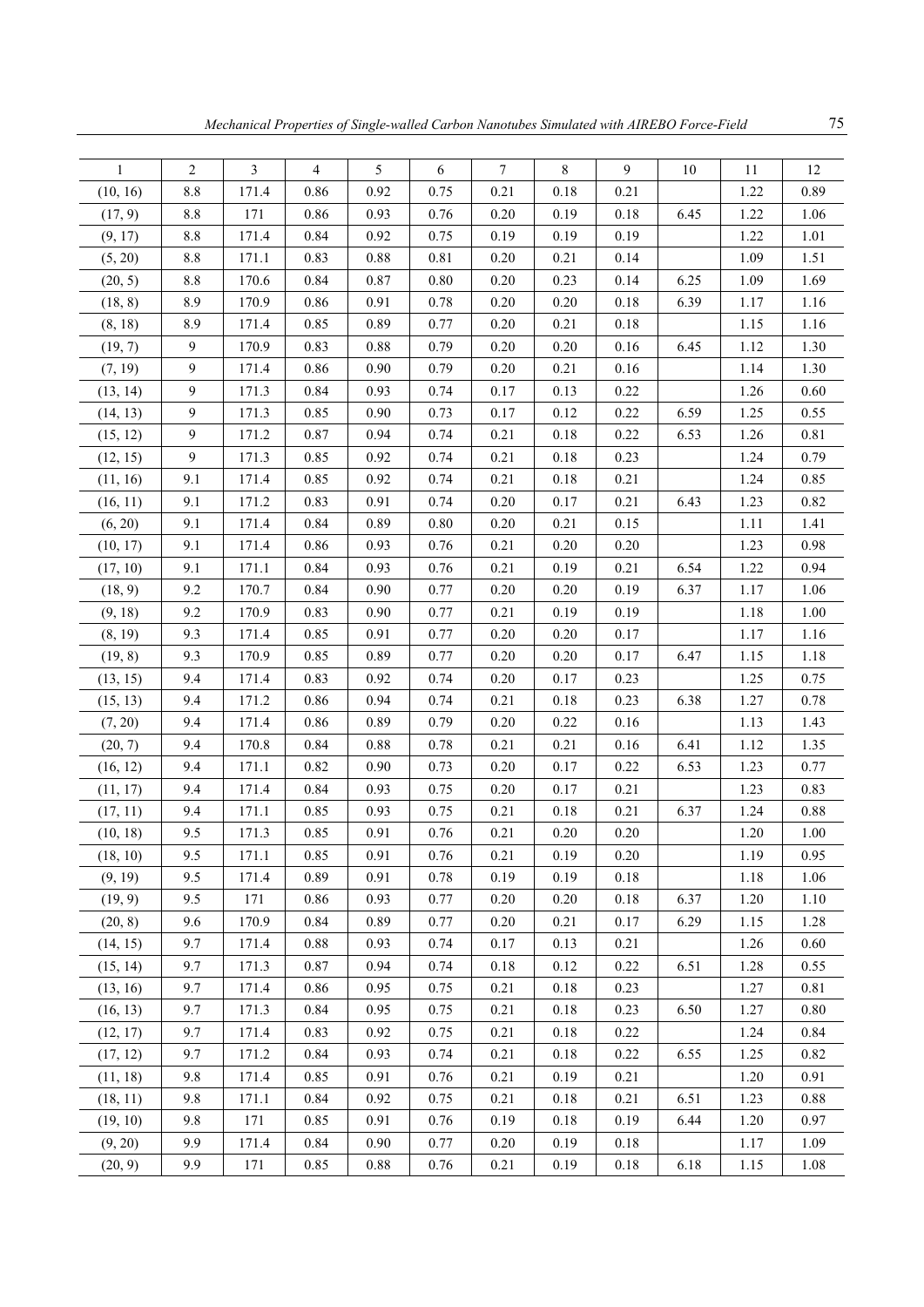| $\mathbf{1}$ | $\overline{2}$ | $\overline{3}$ | $\overline{4}$ | 5    | 6    | $\overline{7}$ | $\,8\,$  | 9    | $10\,$ | 11   | 12   |
|--------------|----------------|----------------|----------------|------|------|----------------|----------|------|--------|------|------|
| (14, 16)     | 10             | 171.3          | 0.85           | 0.92 | 0.73 | 0.21           | 0.18     | 0.23 |        | 1.26 | 0.81 |
| (16, 14)     | 10             | 171.3          | 0.85           | 0.93 | 0.74 | 0.21           | 0.18     | 0.23 | 6.14   | 1.26 | 0.76 |
| (17, 13)     | $10\,$         | 171.2          | 0.83           | 0.93 | 0.74 | 0.21           | 0.17     | 0.22 | 5.12   | 1.26 | 0.78 |
| (13, 17)     | $10\,$         | 171.3          | 0.86           | 0.93 | 0.74 | 0.21           | 0.19     | 0.23 |        | 1.26 | 0.82 |
| (12, 18)     | 10             | 171.1          | 0.86           | 0.92 | 0.75 | 0.20           | 0.17     | 0.21 |        | 1.23 | 0.82 |
| (18, 12)     | 10             | 171            | 0.85           | 0.93 | 0.75 | 0.20           | 0.18     | 0.21 | 6.44   | 1.24 | 0.86 |
| (19, 11)     | 10             | 171.1          | 0.84           | 0.90 | 0.76 | 0.21           | 0.18     | 0.20 | 6.47   | 1.18 | 0.92 |
| (11, 19)     | $10\,$         | 171.4          | 0.87           | 0.91 | 0.75 | 0.21           | 0.17     | 0.20 |        | 1.20 | 0.85 |
| (10, 20)     | $10\,$         | 170.9          | 0.86           | 0.91 | 0.76 | 0.20           | 0.18     | 0.19 |        | 1.19 | 0.96 |
| (20, 10)     | 10             | 170.7          | 0.85           | 0.91 | 0.76 | 0.21           | 0.20     | 0.19 | 6.37   | 1.19 | 1.01 |
| (15, 16)     | $10\,$         | 171.3          | 0.86           | 0.94 | 0.74 | 0.17           | 0.13     | 0.22 |        | 1.27 | 0.61 |
| (16, 15)     | $10\,$         | 171.3          | 0.88           | 0.94 | 0.73 | 0.17           | 0.14     | 0.22 | 6.53   | 1.29 | 0.64 |
| (17, 14)     | 10             | 171.3          | 0.91           | 0.94 | 0.75 | 0.21           | 0.19     | 0.23 | 6.30   | 1.27 | 0.82 |
| (14, 17)     | $10\,$         | 171.4          | 0.87           | 0.90 | 0.73 | 0.21           | 0.18     | 0.23 |        | 1.24 | 0.77 |
| (13, 18)     | 10             | 171.4          | 0.87           | 0.92 | 0.75 | 0.21           | 0.18     | 0.22 |        | 1.23 | 0.80 |
| (19, 12)     | 10             | 171.2          | 0.86           | 0.95 | 0.76 | 0.21           | 0.18     | 0.21 | 6.41   | 1.25 | 0.86 |
| (12, 19)     | 10             | 171.4          | 0.86           | 0.92 | 0.75 | 0.21           | 0.18     | 0.21 |        | 1.23 | 0.88 |
| (20, 11)     | 10             | 171.1          | 0.87           | 0.92 | 0.76 | 0.20           | 0.19     | 0.20 |        | 1.21 | 0.99 |
| (11, 20)     | $10\,$         | 171.4          | 0.83           | 0.92 | 0.76 | 0.21           | 0.20     | 0.19 |        | 1.21 | 1.03 |
| (18, 14)     | 11             | 171.2          | 0.85           | 0.92 | 0.74 | 0.21           | 0.18     | 0.22 | 6.42   | 1.24 | 0.80 |
| (14, 18)     | 11             | 171.4          | 0.87           | 0.93 | 0.74 | 0.21           | 0.18     | 0.23 |        | 1.25 | 0.77 |
| (13, 19)     | 11             | 171.4          | 0.86           | 0.94 | 0.75 | 0.20           | 0.19     | 0.21 |        | 1.25 | 0.88 |
| (19, 13)     | 11             | 171.2          | 0.87           | 0.94 | 0.76 | 0.21           | 0.19     | 0.21 | 6.39   | 1.24 | 0.89 |
| (20, 12)     | 11             | 171            | 0.87           | 0.93 | 0.76 | $0.20\,$       | 0.19     | 0.21 | 6.38   | 1.23 | 0.90 |
| (12, 20)     | 11             | 171.2          | 0.84           | 0.94 | 0.76 | 0.21           | 0.18     | 0.21 |        | 1.24 | 0.88 |
| (17, 16)     | 11             | 171.3          | 0.83           | 0.94 | 0.73 | 0.17           | 0.13     | 0.21 | 6.42   | 1.28 | 0.62 |
| (16, 17)     | 11             | 171.3          | 0.85           | 0.93 | 0.73 | 0.17           | 0.11     | 0.22 |        | 1.27 | 0.50 |
| (15, 18)     | 11             | 171.2          | 0.86           | 0.92 | 0.74 | 0.21           | 0.18     | 0.22 |        | 1.25 | 0.81 |
| (18, 15)     | 11             | 171.1          | 0.90           | 0.97 | 0.75 | 0.21           | 0.19     | 0.23 | 6.44   | 1.29 | 0.84 |
| (14, 19)     | 11             | 171.4          | 0.86           | 0.94 | 0.74 | 0.21           | 0.19     | 0.22 |        | 1.26 | 0.85 |
| (19, 14)     | 11             | 171.2          | 0.87           | 0.93 | 0.74 | 0.21           | 0.17     | 0.22 | 6.39   | 1.26 | 0.79 |
| (20, 13)     | $11\,$         | 171.1          | 0.84           | 0.93 | 0.75 | 0.21           | 0.18     | 0.21 | 6.41   | 1.24 | 0.84 |
| (13, 20)     | 11             | 171.4          | 0.90           | 0.93 | 0.75 | 0.20           | $0.18\,$ | 0.21 |        | 1.24 | 0.85 |
| (16, 18)     | $11\,$         | 171.4          | 0.85           | 0.93 | 0.74 | 0.21           | 0.18     | 0.23 |        | 1.26 | 0.77 |
| (18, 16)     | 11             | 171.2          | 0.85           | 0.93 | 0.73 | 0.21           | $0.18\,$ | 0.23 | 6.39   | 1.27 | 0.78 |
| (15, 19)     | 11             | 171.4          | 0.86           | 0.93 | 0.74 | 0.21           | 0.18     | 0.22 |        | 1.26 | 0.80 |
| (19, 15)     | $11\,$         | 171.2          | 0.86           | 0.92 | 0.74 | 0.21           | 0.17     | 0.22 | 6.39   | 1.24 | 0.77 |
| (18, 17)     | 12             | 171.3          | 0.85           | 0.92 | 0.74 | 0.17           | 0.11     | 0.22 | 6.39   | 1.25 | 0.52 |
| (17, 18)     | 12             | 171.3          | 0.85           | 0.93 | 0.73 | 0.17           | 0.12     | 0.22 |        | 1.27 | 0.55 |
| (19, 16)     | 12             | 171.2          | 0.84           | 0.94 | 0.74 | 0.21           | 0.17     | 0.23 | 6.39   | 1.27 | 0.74 |
| (16, 19)     | 12             | 171.4          | 0.87           | 0.94 | 0.74 | 0.21           | 0.17     | 0.23 |        | 1.27 | 0.76 |
| (20, 15)     | 12             | 171.1          | 0.85           | 0.91 | 0.74 | 0.20           | 0.15     | 0.22 | 6.56   | 1.23 | 0.66 |
| (15, 20)     | 12             | 171.2          | 0.87           | 0.94 | 0.74 | 0.21           | 0.17     | 0.22 |        | 1.27 | 0.78 |
| (19, 17)     | 12             | 171.3          | 0.87           | 0.94 | 0.73 | 0.21           | $0.18\,$ | 0.23 | 6.37   | 1.28 | 0.78 |
| (17, 19)     | 12             | 171.4          | 0.83           | 0.92 | 0.74 | 0.21           | $0.18\,$ | 0.23 |        | 1.25 | 0.80 |
|              |                |                |                |      |      |                |          |      |        |      |      |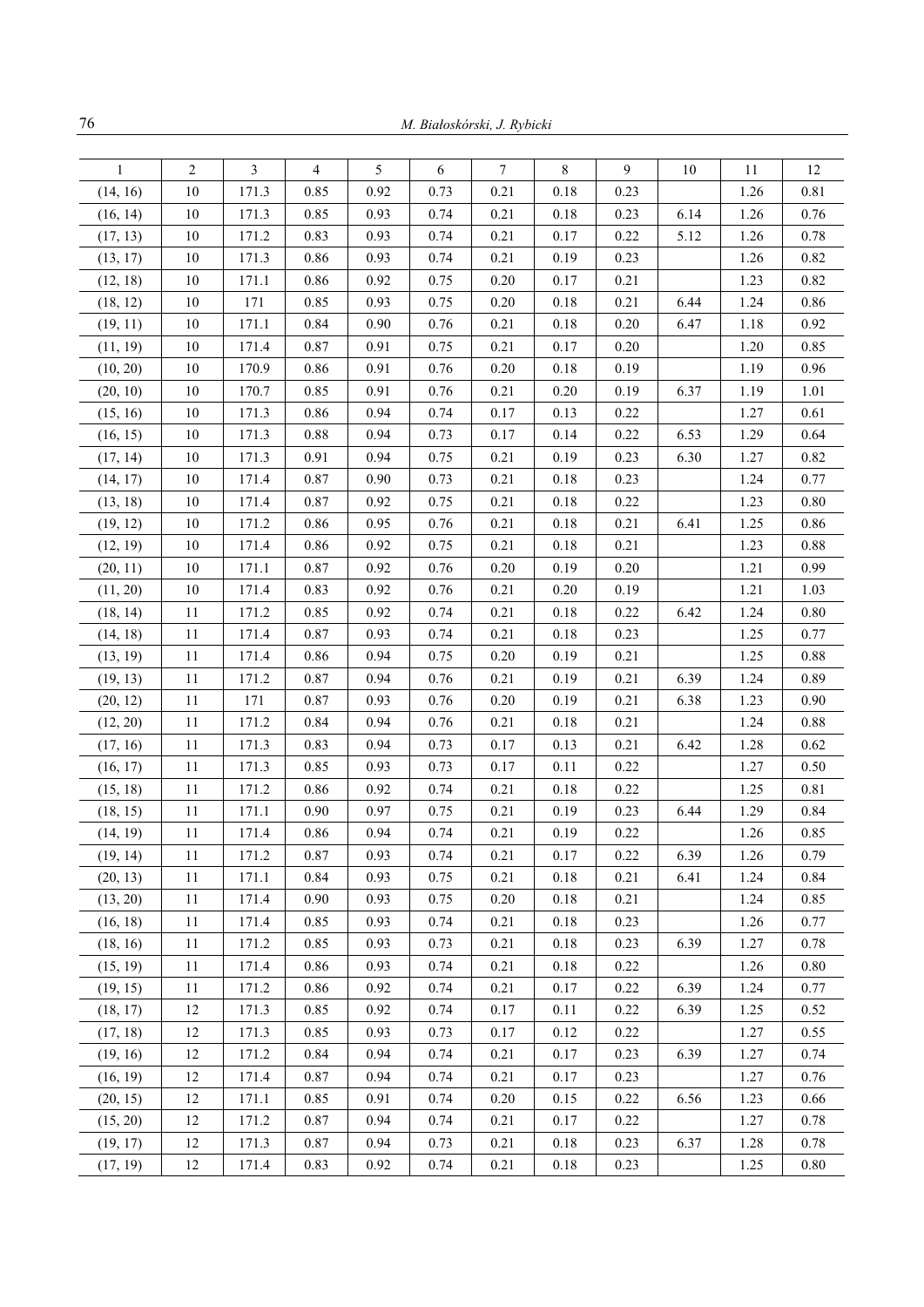*Mechanical Properties of Single-walled Carbon Nanotubes Simulated with AIREBO Force-Field* 77

|          | 2  | 3     | 4    | 5    | 6    | 7    | 8    | 9    | 10   | 11   | 12   |
|----------|----|-------|------|------|------|------|------|------|------|------|------|
| (16, 20) | 12 | 171.2 | 0.86 | 0.93 | 0.74 | 0.21 | 0.18 | 0.23 |      | 1.25 | 0.78 |
| (20, 16) | 12 | 171.1 | 0.86 | 0.92 | 0.74 | 0.20 | 0.18 | 0.23 | 6.36 | 1.25 | 0.78 |
| (19, 18) | 12 | 171.3 | 0.84 | 0.92 | 0.73 | 0.17 | 0.11 | 0.22 | 6.37 | 1.26 | 0.49 |
| (18, 19) | 12 | 171.4 | 0.87 | 0.94 | 0.74 | 0.17 | 0.13 | 0.22 |      | 1.27 | 0.58 |
| (20, 17) | 12 | 171.3 | 0.86 | 0.92 | 0.74 | 0.20 | 0.13 | 0.23 | 6.37 | 1.25 | 0.58 |
| (17, 20) | 12 | 171.3 | 0.85 | 0.93 | 0.74 | 0.21 | 0.18 | 0.23 |      | 1.27 | 0.80 |
| (18, 20) | 13 | 171.3 | 0.82 | 0.93 | 0.73 | 0.22 | 0.22 | 0.22 |      | 1.26 | 1.00 |
| (20, 18) | 13 | 171.2 | 0.84 | 0.92 | 0.73 | 0.21 | 0.18 | 0.23 | 6.51 | 1.26 | 0.80 |
| (19, 20) | 13 | 171.3 | 0.85 | 0.90 | 0.73 | 0.16 | 0.09 | 0.21 |      | 1.23 | 0.40 |
| (20, 19) | 13 | 171.3 | 0.83 | 0.92 | 0.73 | 0.16 | 0.10 | 0.22 | 6.48 | 1.27 | 0.45 |

The torsional vibration frequency, *f,* was determined from the system cohesion energy changes, the other variables are:  $L$  – sample length,  $\rho$  – density. To obtain correct results, the initial sample torsion had to be large enough for the system energy change to be clearly larger than the changes resulting from thermal vibrations.

All the obtained results are listed in Table 1. Extensive discussion of the results and their comparison with available experimental and theoretical data will be presented in a forthcoming paper.

## **References**

- [1] R.H. Baughman, A.A. Zakhidov, W.A. de Heer, *Carbon Nanotubes – the Route Toward Applications.* Science 297 (5582), 787-792 (2002).
- [2] Y.I. Prylutskyy, S.S. Durov, O.V. Ogloblya, E.V. Buzane-

va, P. Scharff, *Molecular dynamics simulation of mechanical, vibrational and electronic properties of carbon nanotubes.* Computational Materials Science 17, 352-355 (2000).

- [3] H.J. Qi, K.B.K. Teo, K.K.S. Lau, M.C. Boyce, W.I. Milne, J. Robertson, K.K. Gleason, *Determination of mechanical properties of carbon nanotubes and vertically aligned carbon nanotube forests using nanoindentation.* Journal of the Mechanics and Physics of Solids 51, 2213-2237 (2003).
- [4] A. Krishnan, E. Dujardin, T.W. Ebbesen, P.N. Yianilos, M.M.J. Treacy, *Young's modulus of single-walled nanotubes.* Physical Review B 58, 1413-1419 (1998).
- [5] S.J. Stuart, A.B. Tutein, J.A. Harrison, *A reactive potential for hydrocarbons with intermolecular interactions.* Journal of Chemical Physics 112, 6472-6486 (2000).
- [6] S. Nosé, *A molecular dynamics method for simulations in the canonical ensemble.* Molecular Physics 52, 255-268 (1984).
- [7] M. Bialoskorski, J. Rybicki, *Mechanical properties of the carbon nanotubes: simulation program and exemplary*  results. Proc. of the 8<sup>th</sup> Workshop of PTSK Gdańsk-Sobieszewo, p. 8 (2001).



**MICHAL BIAŁOSKÓRSKI** was born in 1977 in Gdynia, Poland. In 2001 he received his M.Sc. degree and in 2011 his PhD degree in Physics at the Gdansk University of Technology. Presently, his field of interest include mechanical properties of nanostructures and computational simulations of nanomechanical systems.



**JAROSŁAW RYBICKI** is a professor in theoretical and computational physics at the Faculty of Applied Physics and Mathematics of the Gdansk University of Technology, Gdansk, Poland. His field of interest covers structure of disordered systems (oxide glasses and liquid metals and alloys), phase transitions (condensation from gas phase, premelting phenomena), mechanical properties of nanostructures (mechanisms of plastic deformation, formation and motion of dislocations, molecular mechanisms of friction). Research tools: classical and quatnum-classical simulations with particles, stochastic geometry methods.

COMPUTATIONAL METHODS IN SCIENCE AND TECHNOLOGY **18(2)**, 67-77 (2012)